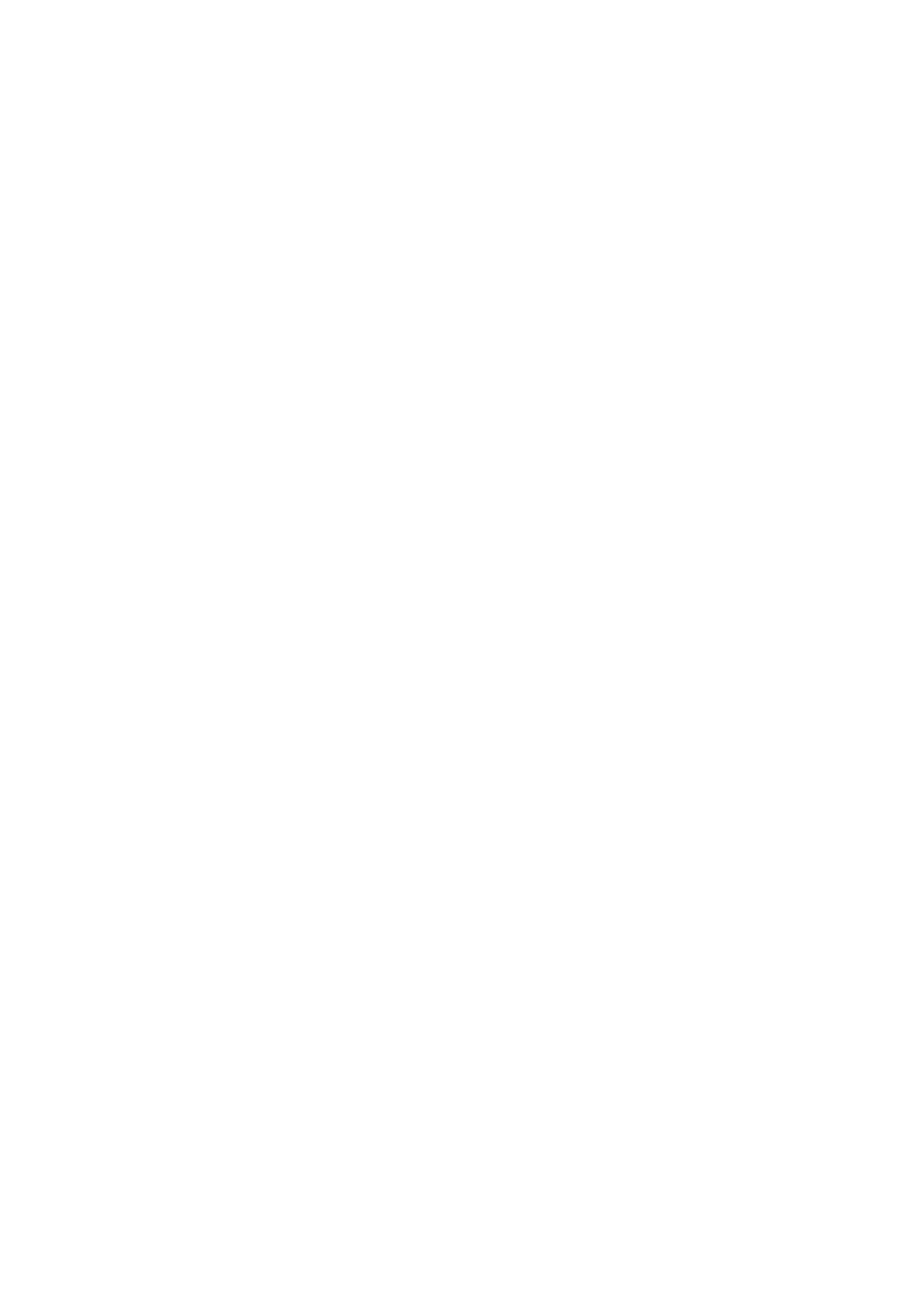### **Executive Summary**

In NI, the Human Transplantation Bill was introduced as a Private Member's Bill by Mrs Jo-Anne Dobson MLA on 13 October 2015 and completed second stage on 16 November 2015. The Bill contains 22 clauses and one Schedule and seeks to implement a new soft 'opt-out' system for consent to organ donation by using a two stage consent process ('express' or 'deemed' consent).

Many European countries have adopted opt-out systems of organ donation. In terms of organ donation rates and the transplant infrastructure in place, Spain is considered the 'gold standard' as donation rates there are the highest in the EU. NI already has the highest organ donation rate in the UK.

All four jurisdictions of the UK have signed up to the NHS Blood and Transplant's most recent strategy, *Taking Organ Donation Transplantation to 2020: A UK Strategy1* (2013), which builds on the work of the previous Organ Donation Taskforce, working within the current legislative framework (with Wales being the only country to implement an opt-out consent system to date in the UK).

The key legislative provisions of Mrs Dobson's Bill deal with the issue of **consent** to donation of organs - 'express consent' and 'deemed consent' applying to adults in different circumstances with 'express consent' applying to children.

Clause 3 of the Bill provides for 'express consent' for adults being provided by: the person themselves (living or deceased) (via, for example, the ODR); a person appointed by the person themselves ('appointed representative'); or if the 'appointed representative' person is unable to give a person who stood in a 'qualifying relationship' to the person immediately before death.

Clause 4 provides for deemed consent for adults and applies when express consent does not apply – when an adult has died and has not made his or her views on transplantation known, then the person is 'deemed' to have consented to transplantation. However, deemed consent is not 'effective' unless it is **affirmed** by a 'qualifying person' that the person **would not have objected** to the activity.

This requirement for affirmation has been described by the Bill sponsor as the main safeguard in the Bill.

The Bill has been compared to the Welsh Act, however, a key difference is that it places 'deemed consent' as the default consent position for adults unless express consent is required or a relative or friend of longstanding of the deceased objects on the basis of recent views of the deceased.

<sup>&</sup>lt;sup>1</sup> Taking Organ Donation Transplantation to 2020: A UK Strategy, NHSBT, http://www.nhsbt.nhs.uk/to2020/resources/nhsbt\_organ\_donor\_strategy\_summary.pdf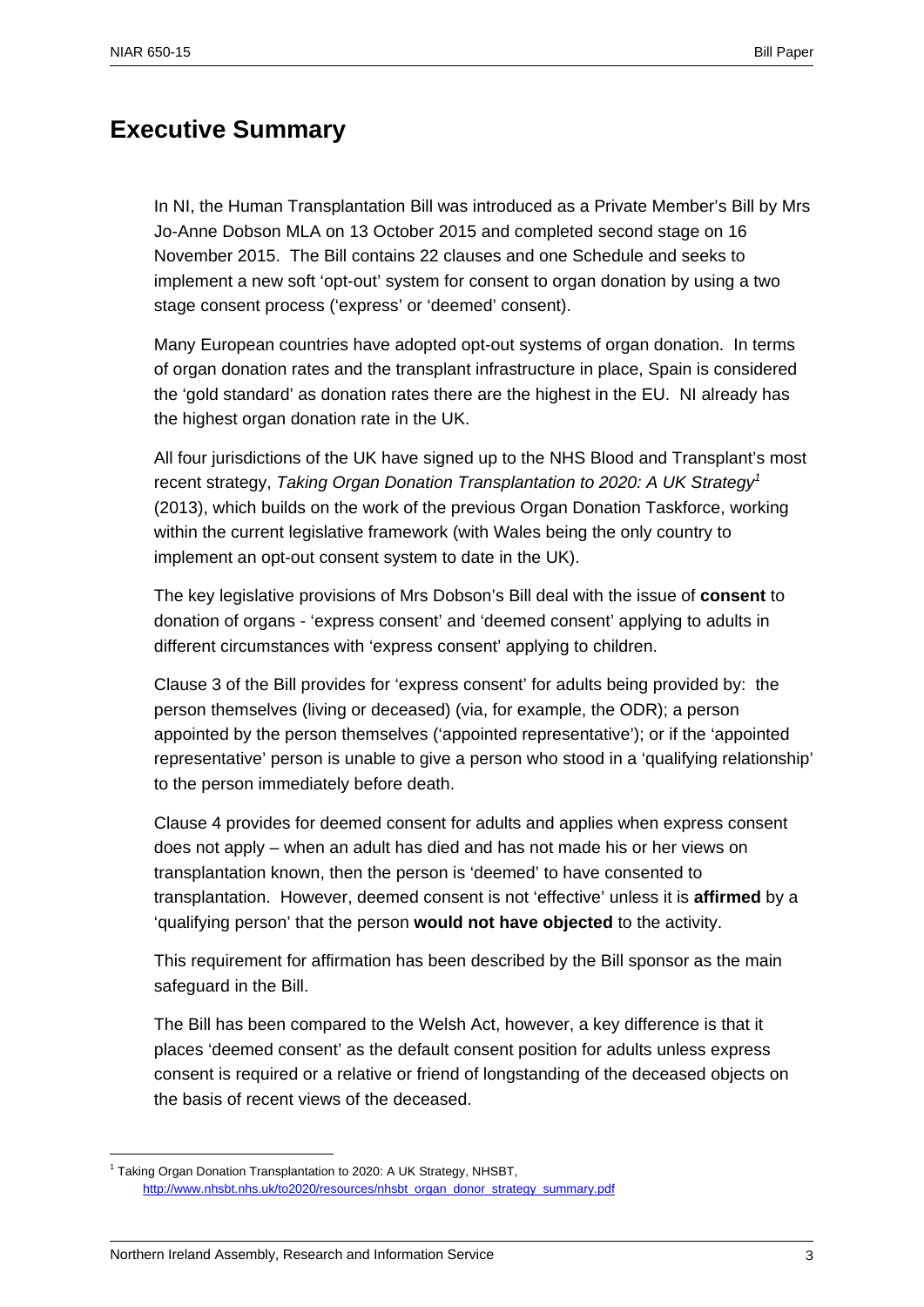Whereas, the NI Bill places 'express consent' as the default position and 'deemed consent' only applies when the 'cases' for express consent do not apply and the affirmation described above can also be given.

The requirement for a positive affirmation from the 'qualifying person' that the person **would not have objected** seems to be a higher 'hurdle' in the NI Bill than what is required under the Welsh Act and could make it more difficult in NI for the 'deemed consent' to lead to donation.

The Bill abolishes the application in NI of Section 1 (subsection 1) of the Human Tissue Act 2004, thus seemingly preventing a 'qualifying person' giving consent to donation, under clause 4, if they cannot give the positive affirmation required.

This paper highlights the last 'case' in clause 3 (no decision of the person in place and no appointed person is 'able' to give consent so the person in the 'qualifying relationship gives express consent) – the 'qualifying person' does not have to provide the positive affirmation that they do in clause 4 (deemed consent - adults), i.e. the deceased person has actually appointed a person to deal with the issue of consent and this appointed person is not 'able' to give consent so the task passes to a person in a 'qualifying relationship'.

It appears from the Bill that this person can then give 'express consent' without any knowledge of the deceased's wishes on the matter and this differs from the positive affirmation required in clause 4.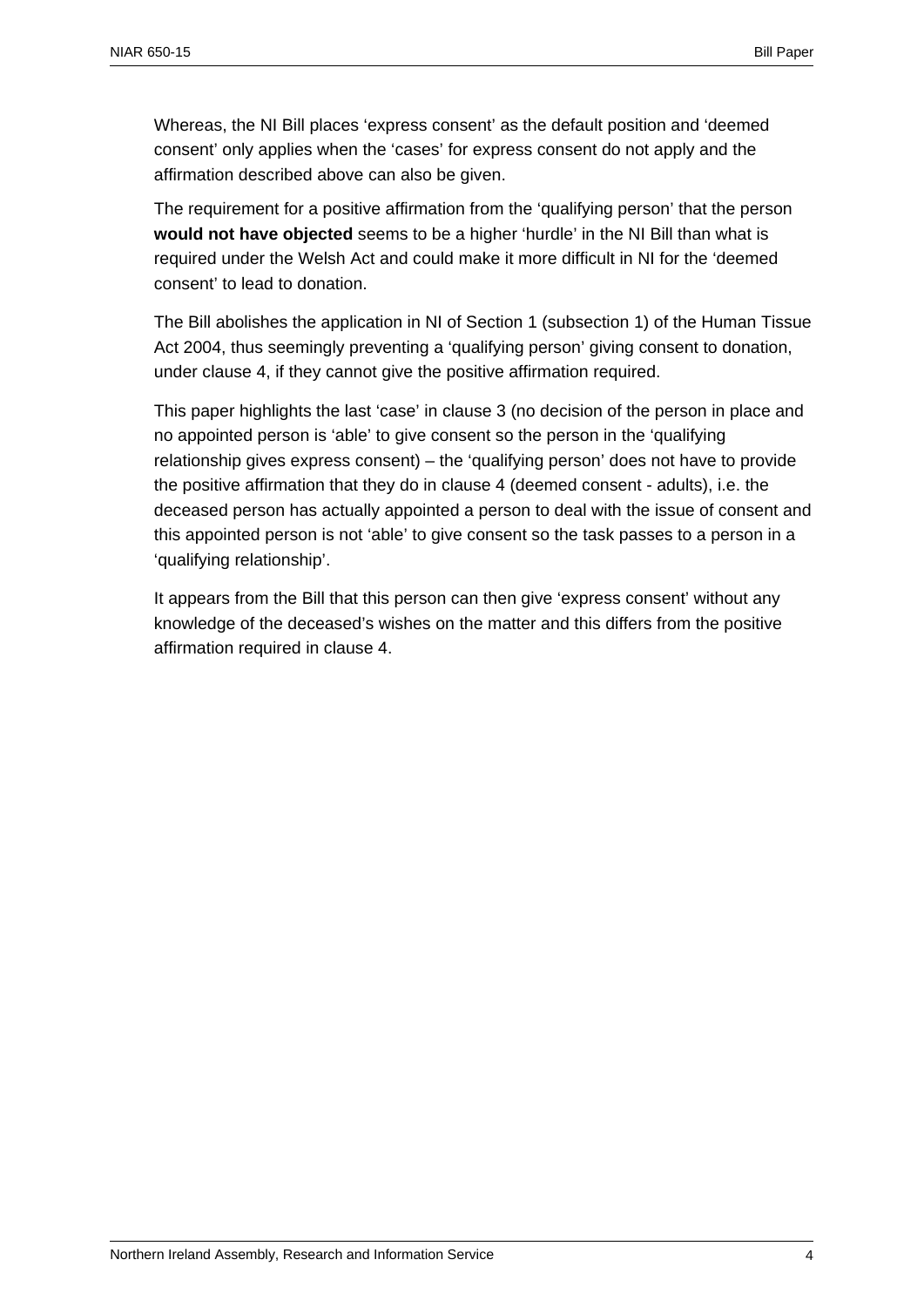## **Contents**

| 2 Organ Donation Policy and Strategy - UK and Republic of Ireland 8 |
|---------------------------------------------------------------------|
|                                                                     |
|                                                                     |
|                                                                     |
|                                                                     |
|                                                                     |
|                                                                     |
|                                                                     |
|                                                                     |
|                                                                     |
|                                                                     |
| 5.2.3 Deemed Consent - Living Adults Lacking Capacity to Consent23  |
|                                                                     |
|                                                                     |
|                                                                     |
|                                                                     |
|                                                                     |
|                                                                     |
|                                                                     |
|                                                                     |
|                                                                     |
|                                                                     |
|                                                                     |
|                                                                     |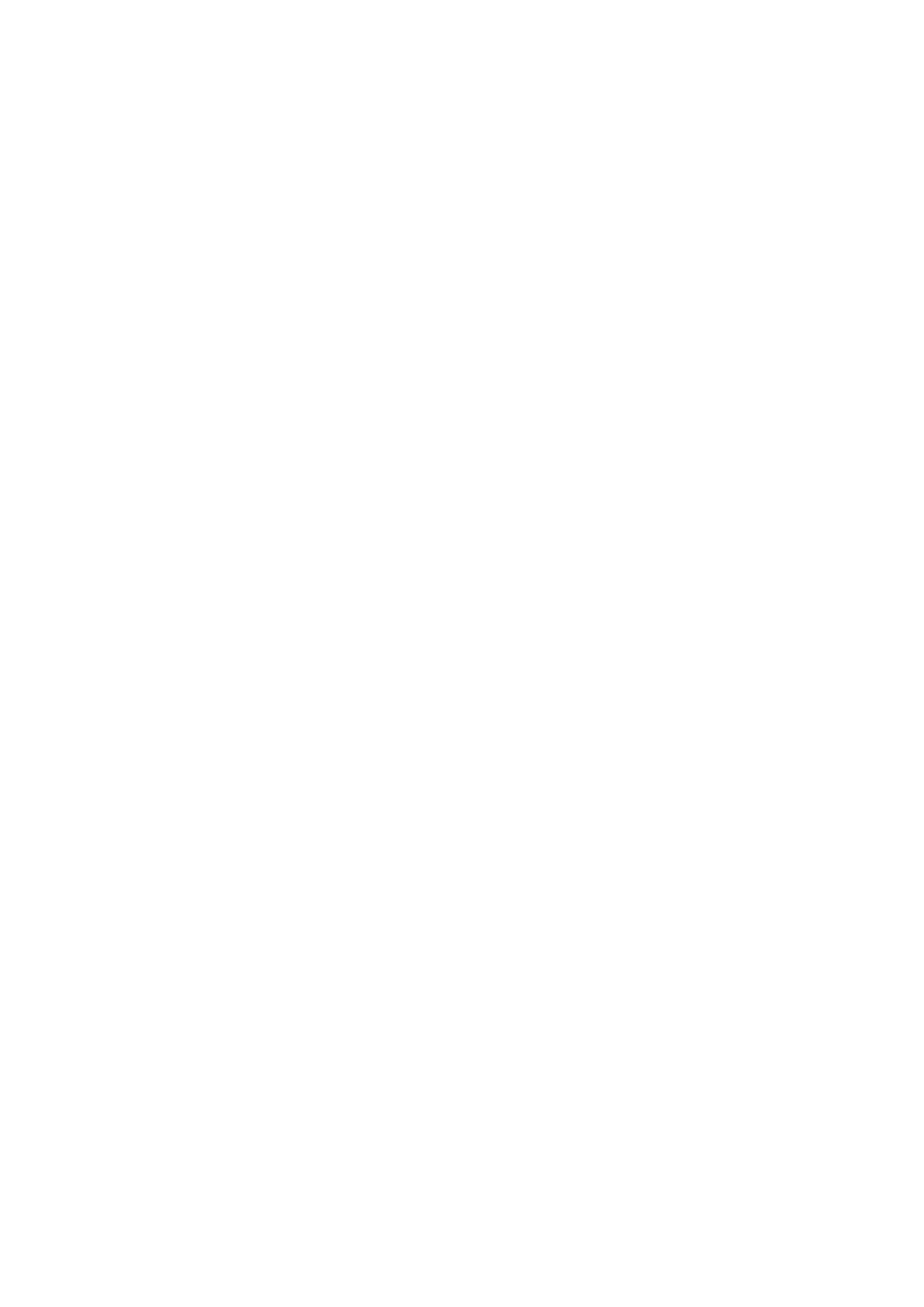1

### **1 Introduction - Organ Donation**

Organ transplantation surgery is thought to be one of the most effective forms of medical treatment for patients with organ failure affecting heart, kidneys, lungs, pancreas and liver. Recent years have also seen a number of transplants of tissue aimed not at saving lives, but improving quality of life. One donor can potentially save or improve the life of up to nine other people and many more may be helped through the donation of tissues. $2$ 

On average three people per day die in the UK due to a lack of available organs. Patients from Asian and afro-Caribbean descent are more likely to need an organ transplant than the rest of the population as they are more susceptible to illnesses such as diabetes and hypertension, which may result in organ failure. $3$  There is a much smaller number of potentially matched donors for these groups.<sup>4</sup>

There are three different types of donation $5$ :

- **DCD (deceased donation donation following circulatory death)** (also known as 'non-heartbeating donation' or 'donation after cardiac death'). This refers to the retrieval of organs for the purpose of transplantation from patients whose death is confirmed using cardio-respiratory criteria $6$ ;
	- o There is an important distinction between controlled-DCD where death follows the planned withdrawal of life-sustaining treatment, and 'uncontrolled DCD' where death is sudden and unexpected; and
- **DBD (deceased donation donation following brain stem death)** the "*UK standard for the neurological determination of death is based upon the principle that complete loss of brain-stem function is of itself sufficient to allow the diagnosis of death to be confirmed and the belief that such a state can be recognised clinically in*  most cases"<sup>7</sup>;

 $2$  Human Transplantation (Wales) Bill, Explanatory Memorandum, paragraph 6, http://www.assembly.wales/Laid%20Documents/PRI-LD9121-EM%20- %20Human%20Transplantation%20(Wales)%20Bill%20-%20Explanatory%20Memorandum-03122012-241088/prild9121-em-e-English.pdf

<sup>&</sup>lt;sup>3</sup> NHS Blood and Transplant (NHSBT), Organ donation and ethnicity, https://www.organdonation.nhs.uk/about-donation/organdonation-and-ethnicity/

<sup>4</sup> Working together to save lives, The Organ Donation Taskforce Implementation Programme's Final Report, 2011, Department of Health, DHSSPS, Healthier Scotland, Welsh Government, page 7,

http://www.dh.gov.uk/en/Publicationsandstatistics/Publications/PublicationsPolicyAndGuidance/DH\_130341

<sup>&</sup>lt;sup>5</sup> Building on Progress: Where next for organ donation policy in the UK? British Medical Association, February 2012, page 12, http://bma.org.uk/-

<sup>/</sup>media/Files/PDFs/Working%20for%20change/Shaping%20healthcare/organdonation\_buildingonprogressfebruary2012.p df

<sup>&</sup>lt;sup>6</sup> NHS Blood and Transplant, Donation after circulatory death, http://www.odt.nhs.uk/donation/deceased-donation/donationafter-circulatory-death/

<sup>&</sup>lt;sup>7</sup> NHS Blood and Transplant, Donation after Brain-stem Death, http://www.odt.nhs.uk/donation/deceased-donation/donationafter-brain-stem-death/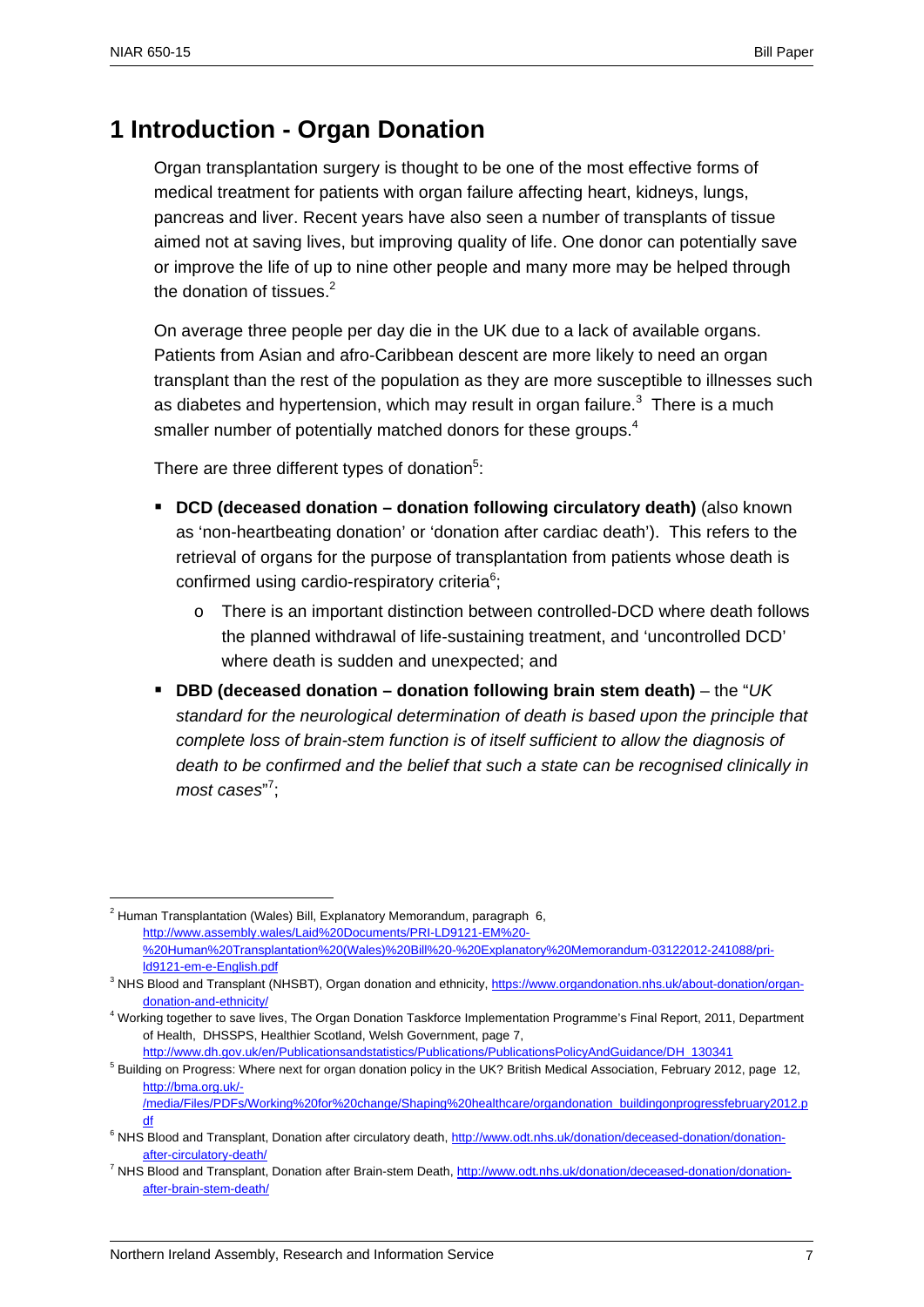**Living donation** - Kidneys are the most common organ donated by a living person<sup>8</sup>. A living person can also donate part of their liver, and tissue donations of bone and amniotic membrane.<sup>9</sup>

Across the UK, **NHS Blood and Transplant (NHSBT)** is the organisation responsible for all aspects of the donation process. It also monitors post-transplant outcomes and manages and promotes awareness of the NHS Organ Donor Register.<sup>10</sup>

In Northern Ireland (NI) more than 654,500 people have signed the NHS Organ Donor Register, these registrations account for around 35% of the population. At present, around 200 people in Northern Ireland are on the transplant waiting list and each year around 15 people die waiting for an organ.<sup>11</sup>

## **2 Organ Donation Policy and Strategy – UK and Republic of Ireland**

Improvements in rates of organ donation require action in two areas: (i) developing the infrastructure within which donation takes place and (ii) increasing the number of donors.

# 2.1 UK-wide

1

In December 2006, the Organ Donation Taskforce (ODT) was charged with focusing on developing the infrastructure within which donation takes place. Its remit was to identify barriers to donation and transplantation and recommend ways to overcome them within the existing operational and legal framework across the UK.

The ODT reported in January 2008 with 14 recommendations which were "modelled on national and international best practice including the Spanish system, which has one of the highest rates of donation in Europe".<sup>12</sup>

*Spain is taken to be the gold standard for deceased organ donation and may be close to the limit in terms of the rate of deceased organ donors that can be achieved.13*

<sup>&</sup>lt;sup>8</sup> About a third of all kidney transplants carried out in the UK are from living donors, Living Donation, NHSBT, https://www.organdonation.nhs.uk/about-donation/living-donation/

<sup>&</sup>lt;sup>9</sup> NHS Blood and Transplant (NHSBT), Living Donation, https://www.organdonation.nhs.uk/about-donation/living-donation/

<sup>&</sup>lt;sup>10</sup> NHSBT, Who we are, http://www.nhsbt.nhs.uk/who-we-are/, webpage accessed 24/11/15<br><sup>11</sup> Organ Donation NI, Where are we now, www.organdonationni.info/where-are-we-now, webpage accessed 02/12/15<br><sup>12</sup> Organ Donation and

http://researchbriefings.parliament.uk/ResearchBriefing/Summary/POST-PN-441#fullreport

<sup>13</sup> Levitt, M, (2015), Could the organ shortage ever be met?, *Life Sci Soc Policy*. 2015 Dec; *11*: 6, http://www.ncbi.nlm.nih.gov/pmc/articles/PMC4513003/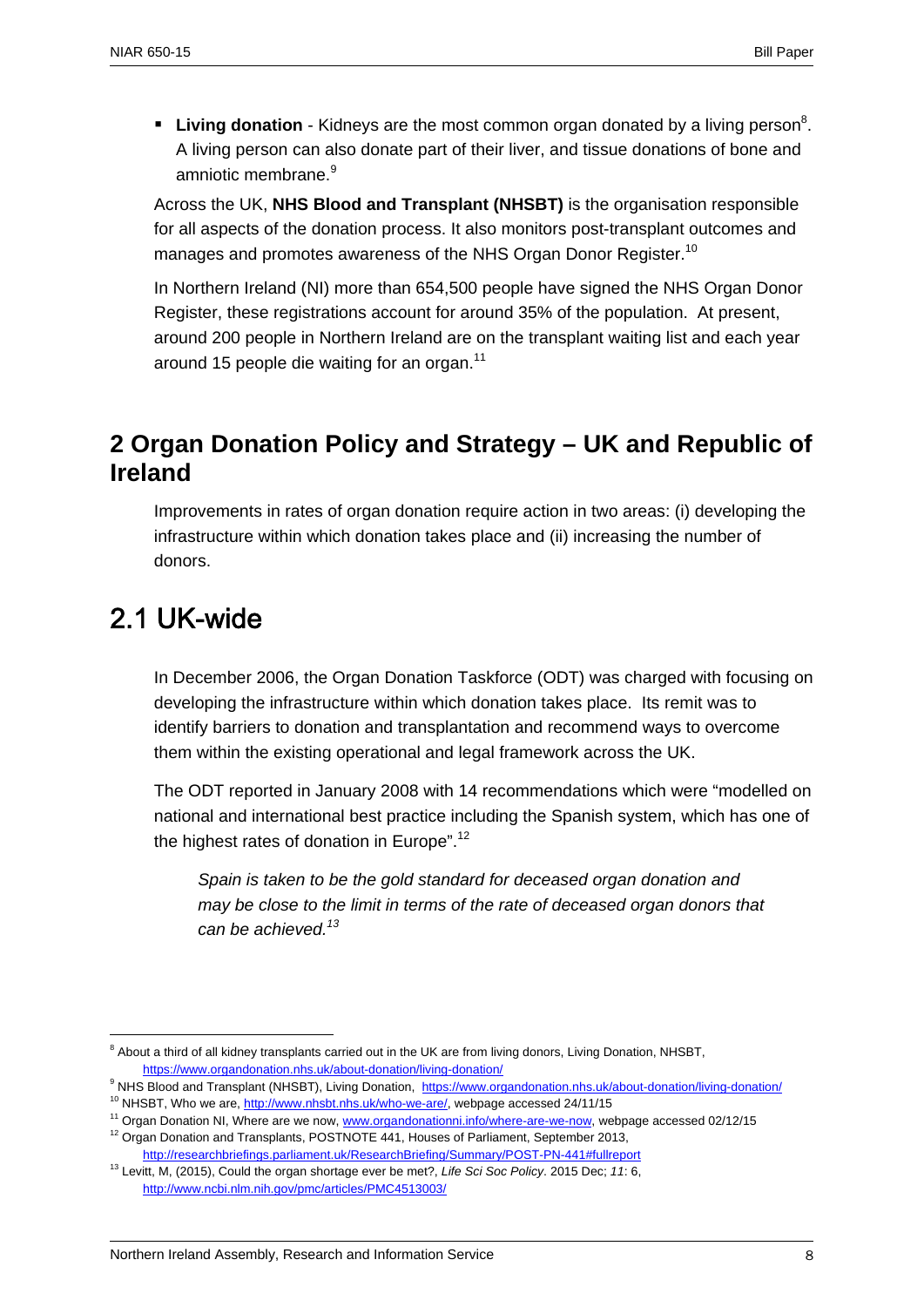These were fully implemented by the NHSBT and the devolved administrations. As part of its work, the ODT reviewed consent systems across the world (Table 1 summarises these systems).

The ODT did not recommend a legislative change for the UK as it was envisaged that full implementation of its recommendations would lead to a 50% increase in donors. The hoped for increase did occur in the five years 2007-08 to 2012-1 but this did not translate into the predicted number of transplants, since the main increase came from DCD, who on average donate fewer organs than DBD. There was only a small increase in DBD donors.<sup>14</sup>

#### **Table 1: Organ Donation – Consent Systems Across the World**

|    | <b>Option</b>                    | <b>Details</b>                                                                                                                                                          |
|----|----------------------------------|-------------------------------------------------------------------------------------------------------------------------------------------------------------------------|
|    |                                  |                                                                                                                                                                         |
|    |                                  |                                                                                                                                                                         |
|    | 1. A 'hard' opt out system       | Doctors can remove organs from every adult who dies - unless a person has                                                                                               |
|    |                                  | registered to opt out. This applies even if relatives know that the deceased                                                                                            |
|    |                                  | would object to donation but had failed to register during life.                                                                                                        |
|    |                                  | Example: Austria.                                                                                                                                                       |
|    | 2. A 'hard' opt out system       | Doctors can remove organs from every adult who dies- unless a person has                                                                                                |
|    | which does not cover some        | registered to opt out OR the person belongs to a group (i.e. exempted group)                                                                                            |
|    | groups (i.e. exempted<br>groups) | that is defined in law as being against an opt out system.                                                                                                              |
|    |                                  | Example: Singapore where Muslims chose to opt out as a group.                                                                                                           |
|    | 3. A 'soft' opt out system       | Option 3 a: No need to consult relatives                                                                                                                                |
|    |                                  |                                                                                                                                                                         |
|    |                                  | Doctors can remove organs from every adult who dies- unless a person has<br>registered to opt out OR the person's relatives tell doctors not to take organs.            |
|    |                                  | It is up to the relatives to tell the doctors because the doctors may not ask                                                                                           |
|    |                                  | them.                                                                                                                                                                   |
|    |                                  |                                                                                                                                                                         |
|    |                                  | Example: Belgium.                                                                                                                                                       |
|    |                                  |                                                                                                                                                                         |
|    |                                  |                                                                                                                                                                         |
|    |                                  | Option 3b: Relatives should be consulted                                                                                                                                |
|    |                                  | Doctors can remove organs from every adult who dies ('deemed consent' -                                                                                                 |
|    |                                  | unless a person has registered to opt out. It is good practice for doctors to ask                                                                                       |
|    |                                  | the relatives for their agreement at the time of death, for example, Spain                                                                                              |
|    |                                  | In Wales the soft 'opt-out' also provides for a person with a close relationship<br>to provide evidence that the person did not want to be an organ donor. <sup>1</sup> |
|    | 4. A 'soft' opt in system        | Doctors can remove organs from adults who have opted in. It is up to each                                                                                               |
|    | (current system in England,      | person to decide if they want to opt in. It is normal practice to let relatives                                                                                         |
|    | <b>Scotland and Northern</b>     | know if the person has opted in and doctors not to proceed if faced with                                                                                                |
|    | Ireland)                         | opposition from relatives.                                                                                                                                              |
|    | 5. A 'hard' opt in system        | Doctors can remove organs from adults who have opted in. It is up to each                                                                                               |
|    |                                  | person to decide if they want to opt in. Relatives are not able to oppose the                                                                                           |
|    |                                  | person's wishes.                                                                                                                                                        |
| 6. | A choice to opt in or opt out    | Option 6a: People can register their choice to opt in or opt out.                                                                                                       |
|    |                                  | Option 6b: People must register their choice to opt in or opt out.                                                                                                      |
|    |                                  |                                                                                                                                                                         |

<sup>&</sup>lt;sup>14</sup> Organ Donation and Transplants, POSTNOTE 441, Houses of Parliament, September 2013, http://researchbriefings.parliament.uk/ResearchBriefing/Summary/POST-PN-441#fullreport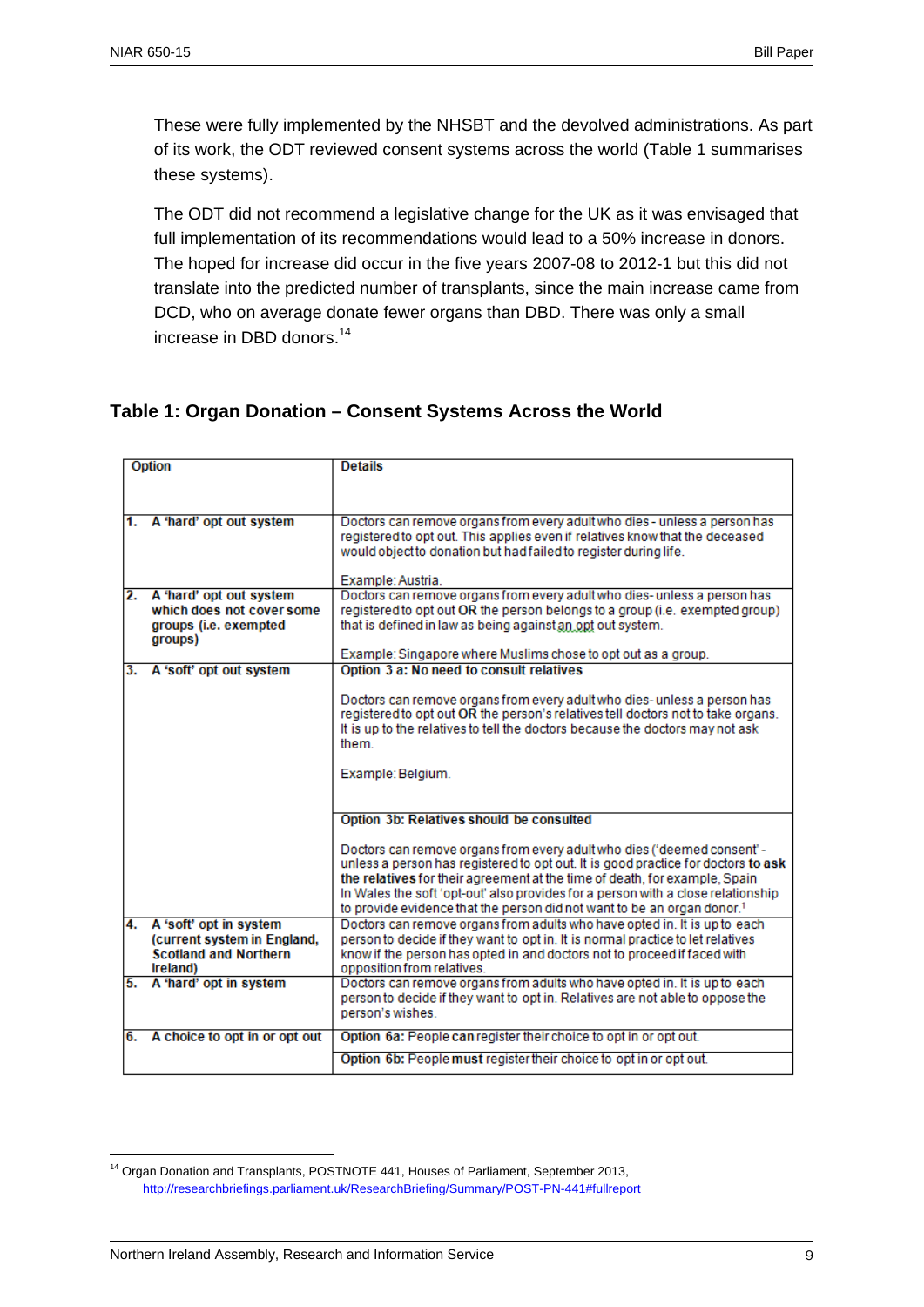All four jurisdictions of the UK have signed up to the NHSBT's most recent strategy, *Taking Organ Donation Transplantation to 2020: A UK Strategy<sup>15</sup>* (2013), which builds on the work of the ODT, within the current legislative framework (with Wales being the only country to implement an opt-out consent system to date). The 2020 Strategy is being led by the understanding that the UK needs "a transformation in donor and family consent to match the transformation already underway in NHS organ donation and transplantation services".16

The 2020 Strategy highlights the actions to date including<sup>17</sup>:

- Increased numbers of specialist nurses in organ donation:
- Every hospital has access to dedicated Clinical Lead and is supported by a Donation Committee;
- Dedicated organ retrieval teams serving the entire UK, available 24/7
- Clinicians now have access to ethical and legal advice to help them facilitate donation and are increasingly viewing organ donation as a normal part of end-of-life care; and
- Regional Collaboratives are bringing together leaders in organ donation.

The 2020 Strategy sets outcomes to reach by 2020 and aims to:

- Increase the consent rate from 57% to 80%:
- Increase the average UK rate of deceased donation to 26 donations per million population (pmp) (NI is already at this level); and
- **Transplant 5% more of the organs offered by donors and families.**

The 2020 Strategy notes that:

<u>.</u>

*Although more people have agreed to donate organs over the past five years, this is because more people have been asked to do so. The proportion of families who refuse to allow their relatives organs to be used, sometimes even when they are informed that their relative wanted to be a donor has not changed in most parts of the UK.<sup>18</sup>*

The 2020 Strategy details plans to streamline the donation process and highlights the importance of a co-ordinated research programme on improving transplantation. It states, for example, that if variation between different regions were minimised and with

<sup>&</sup>lt;sup>15</sup> Taking Organ Donation Transplantation to 2020: A UK Strategy, NHSBT,

http://www.nhsbt.nhs.uk/to2020/resources/nhsbt\_organ\_donor\_strategy\_summary.pdf <sup>16</sup> Taking Organ Donation Transplantation to 2020: A UK Strategy, NHSBT, page 5,

http://www.nhsbt.nhs.uk/to2020/resources/nhsbt\_organ\_donor\_strategy\_summary.pdf <sup>17</sup> As above, page 18

<sup>&</sup>lt;sup>18</sup> Taking Organ Donation Transplantation to 2020: A UK Strategy, NHSBT, page 6 http://www.nhsbt.nhs.uk/to2020/resources/nhsbt\_organ\_donor\_strategy\_summary.pdf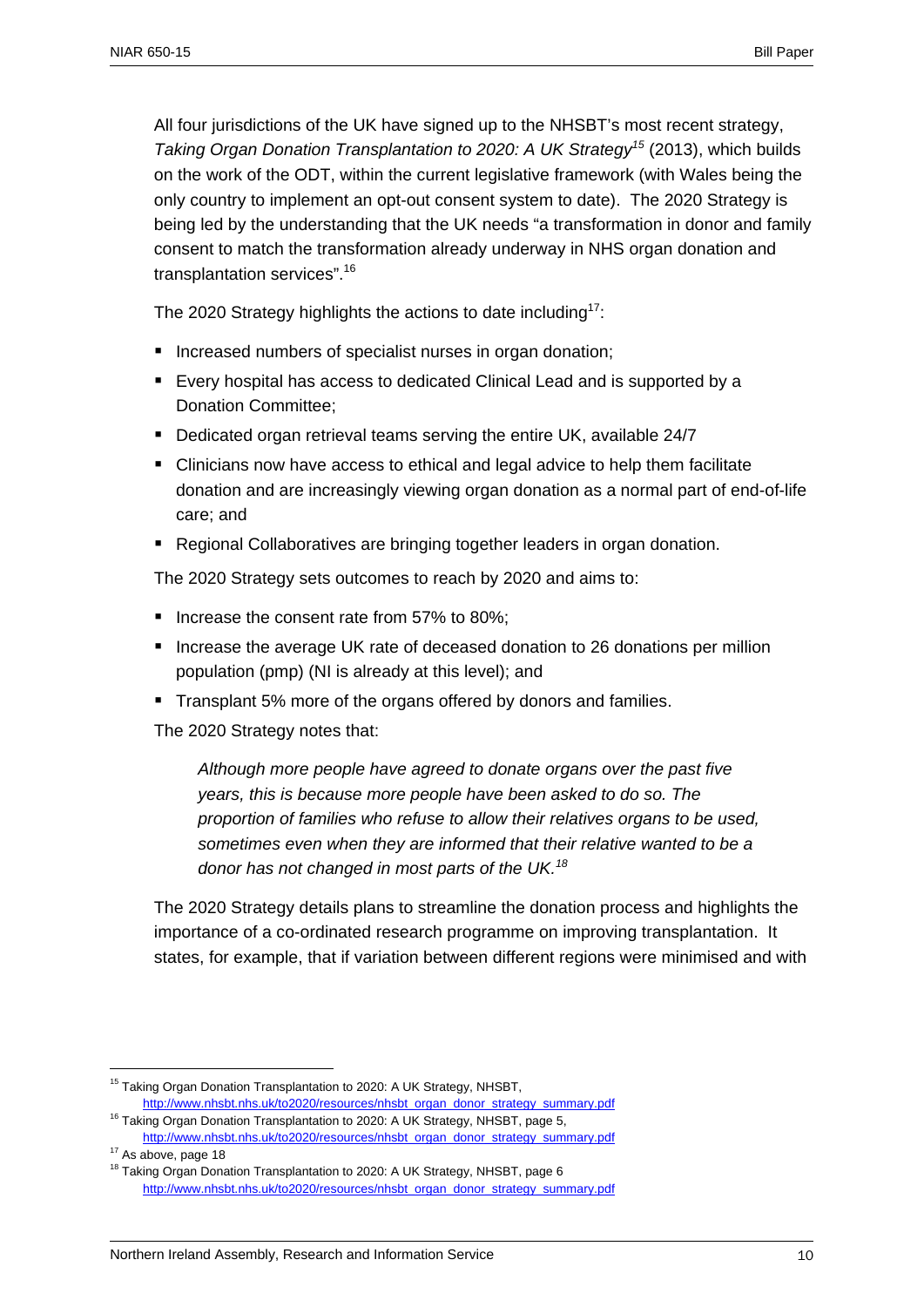all hospitals performing at the higher end of the scale it is estimated that there would be a total 500 more donors a year across the UK.<sup>19</sup>

# 2.2 Northern Ireland

In NI, the Assembly passed a motion in 2012 with a commitment that the Minister for Health, Social Services and Public Safety would look at how organ donation could be increased. In February 2013 a Departmental press release illustrated the need to engage with the public and encourage debate around changing the current system of organ donation in NI to a soft opt-out system.<sup>20</sup>

The Public Health Agency highlighted that $21$ :

*Many European countries have adopted opt-out systems, of which Spain is considered the 'gold standard' as donation rates there are the highest in the EU. However, caution is advised in attributing rates of donation in Spain to a presumed consent system. It is worth noting that donation rates in Spain did not rise until 10 years after presumed consent legislation was introduced. Furthermore, higher donation rates coincided with improved infrastructure and organ donation being accepted as a cultural norm… Despite this cautionary note, countries with the highest organ donation rates have presumed consent systems of donation.* 

In June 2013, the Public Health Agency (PHA) surveyed the NI public about their attitudes towards organ donation and undertook a process of stakeholder engagement to inform the direction of a public information campaign. The campaign objective was to raise awareness about organ donation and to encourage people to talk about their donation wishes with family and friends. The media campaign ran in 2014.<sup>22</sup>

Subsequently, Social Market Research conducted a representative survey of over 1000 people in NI to assess awareness of the campaign and its key messages; the public's intended behaviour towards organ donation compared to the earlier survey in 2013; and explored attitudes towards a potential change to a system of 'presumed consent' system.

<sup>&</sup>lt;sup>19</sup> Organ Donation and Transplants, POSTNOTE 441, Houses of Parliament, September 2013, page 4, http://researchbriefings.parliament.uk/ResearchBriefing/Summary/POST-PN-441#fullreport

<sup>&</sup>lt;sup>20</sup> Organ Donation: Public Attitudes and Stakeholder Engagement in NI 2013, Public Health Agency, Executive Summary,

https://www.organdonationni.info/sites/organdonationni.info/files/publications/organ%20donation%20report.pdf  $21$  As above

 $22$  Evaluation of a Public Information Campaign on Organ Donation, PHA, September 2015, http://www.publichealth.hscni.net/publications/evaluation-public-information-campaign-organ-donation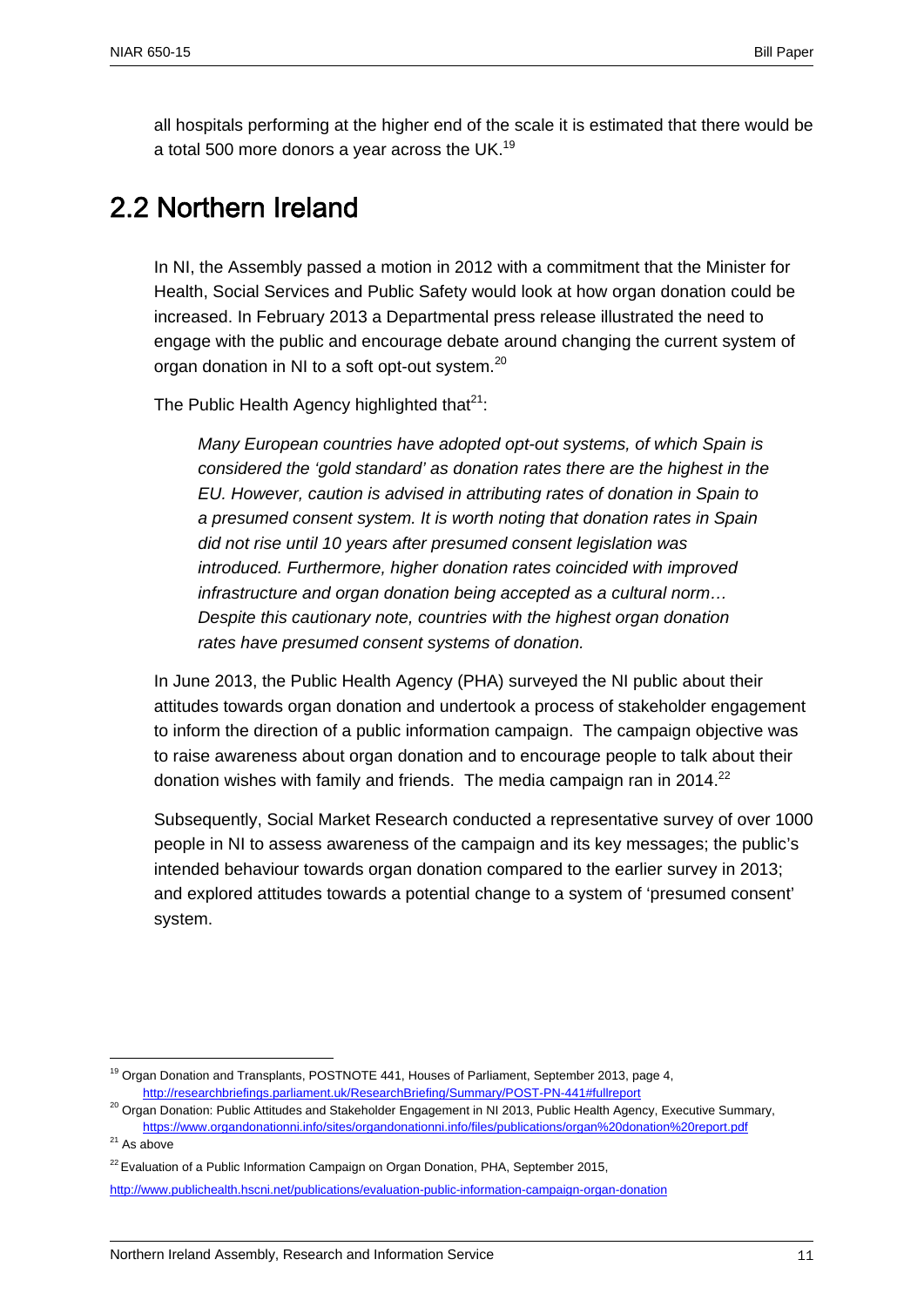Some of the findings pertinent to the consideration of the Private Member's Bill, the Human Transplantation Bill (NI), sponsored by Mrs Jo-Anne Dobson, were as follows<sup>23</sup>:

- Changing to 'presumed consent' (or 'deemed consent' as the Bill refers to this type of consent) - 61% said they would be in favour of changing to such a system where it is presumed that a person has consented to donation unless they have registered their objection, or their family / close friend says no (56% in 2013):
	- o with 10% against (18% in 2013);
	- o 16% requiring more information (8% in 2013) and
	- o 14% undecided (18% in 2013);
- Reaction to a new system if introduced 28% said they are not currently on the organ donation register (ODR) but 'did not think' they would opt out if a new system were introduced (37% in 2013);
	- o 12% said they are not currently on the ODR but would opt out (14% in 2013);
	- o with 28% currently on the ODR and opting to remain on it (25% in 2013);
	- o with 6% currently on the Register saying they would take their name of the Register if the system was changed (2% in 2013);
	- $\circ$  27% were undecided as to how they would react if they system were changed (22% in 2013);
- 60% were in favour of an alternative system of 'mandatory choice' (54% in 2013) where everyone would be required by law to register their choice about organ donation.

Stakeholder engagement by the PHA in 2013 with charities, transplant recipients and those on the waiting lists; donor families; Health and Social Care staff and the BMA highlighted the positives and concerns raised of introducing a soft opt out system in  $NI<sup>24</sup>$ :

The positives included:

- Marking a cultural change and encouraging altruistic behaviour among the public;
- A potential increase in donors and available organs; and
- Raising the profile of organ donation.

Concerns among stakeholders included:

- **Public perception of a conflict of interest for medical staff considering end of life** care;
- People may not seek out a separate 'opt-out' register, and use of the ODR (which will still be in operation) may decline; and

<sup>&</sup>lt;sup>23</sup> As above, Executive Summary

<sup>&</sup>lt;sup>24</sup> Organ Donation: Public Attitudes and Stakeholder Engagement in NI 2013, Public Health Agency, Executive Summary, https://www.organdonationni.info/sites/organdonationni.info/files/publications/organ%20donation%20report.pdf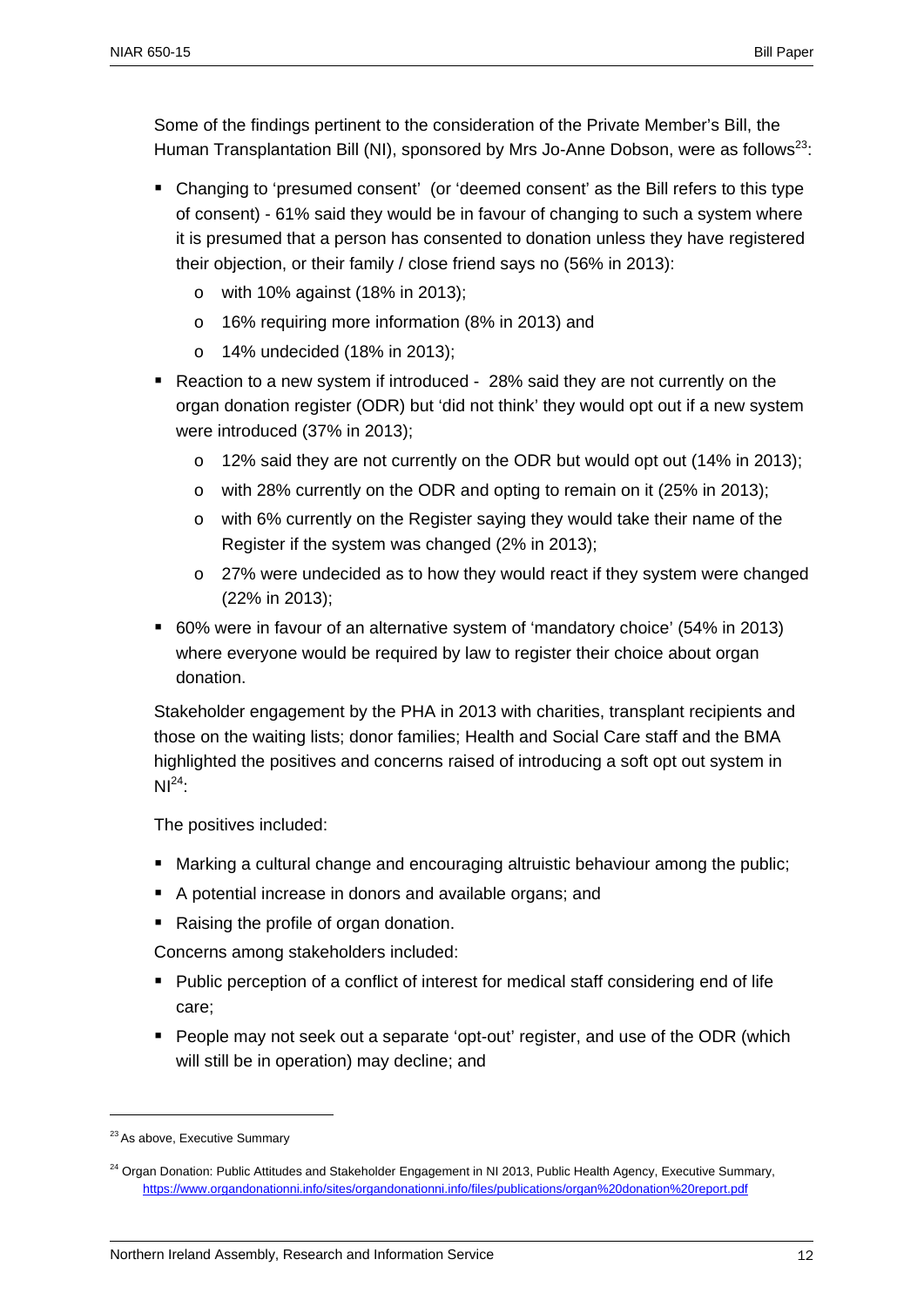The pool of potential donors could reduce from the current situation, where all families are asked to consider donation if medically appropriate (whether the person is one is on the ODR or not), to one where only the families of those who have not opted-out register are asked.

The Bill sponsor, Mrs Dobson MLA, undertook her own consultation process with regard to the Bill. There were over 1,300 responses and a summary report was produced. It showed<sup>25</sup>:

*an 82% support amongst respondents for changing the law and moving to a soft opt-out system. There was also 61% support for retaining the key role of the family and 86% for protecting the rights of those who lacked capacity in the legislation.* 

# 2.3 Republic of Ireland

In the Republic of Ireland, Organ Donation and Transplant Ireland (ODTI) (formerly the National Organ Donation and Transplantation Office) was established in 2011. It acts under legislation SI 325 (2012) as the delegated body for the HSE, to establish quality standards and protocols for the entire solid organ donation/transplantation process.

The ODTI has collaborated with the relevant hospitals to implement and improve organ donation structures, commencing with Organ Donation Nurse Managers and Intensive Care Consultants with a special interest in organ donation.<sup>26</sup>

All organ donations are coordinated through the Irish Procurement Office in Beaumont Hospital in Dublin.<sup>27</sup> Individuals indicate their wishes regarding organ donation by carrying an organ donor card or signing the organ donation option on the back of their driving license.

Individuals are advised to tell the next-of-kin of their wish to be an organ donor, but relatives are not bound by these wishes and their consent is always required. In all cases, the medical team requests the next-of-kin to donate the organs of a deceased person. In practice, the consent of the next-of-kin is accepted as valid and a refusal by the next-of-kin is not contested. $^{28}$ 

Patients in NI can join the Republic of Ireland's transplant register, but they cannot be on both registers at the same time. A protocol is in place for NI to utilise the Republic

<sup>&</sup>lt;sup>25</sup> Human Transplantation Bill: Mrs Jo-Anne Dobson MLA, Official Report (Hansard), Committee for HSSPS, 4 November 2015<br><sup>26</sup> ODTI Annual Report 2014, http://www.hse.ie/eng/about/Who/organdonation/Annual%20report%202014.p

<sup>&</sup>lt;sup>27</sup> Beaumont Hospital, Dublin, Facts about Organ Donation in Ireland, www.beaumont.ie/index.jsp?p=454&n=457

 $28$  Organ and body donation, Public Service Information, Citizens Information Board, webpage accessed  $30<sup>th</sup>$  November 2015, http://www.citizensinformation.ie/en/health/blood\_and\_organ\_donation/organ\_and\_body\_donation.html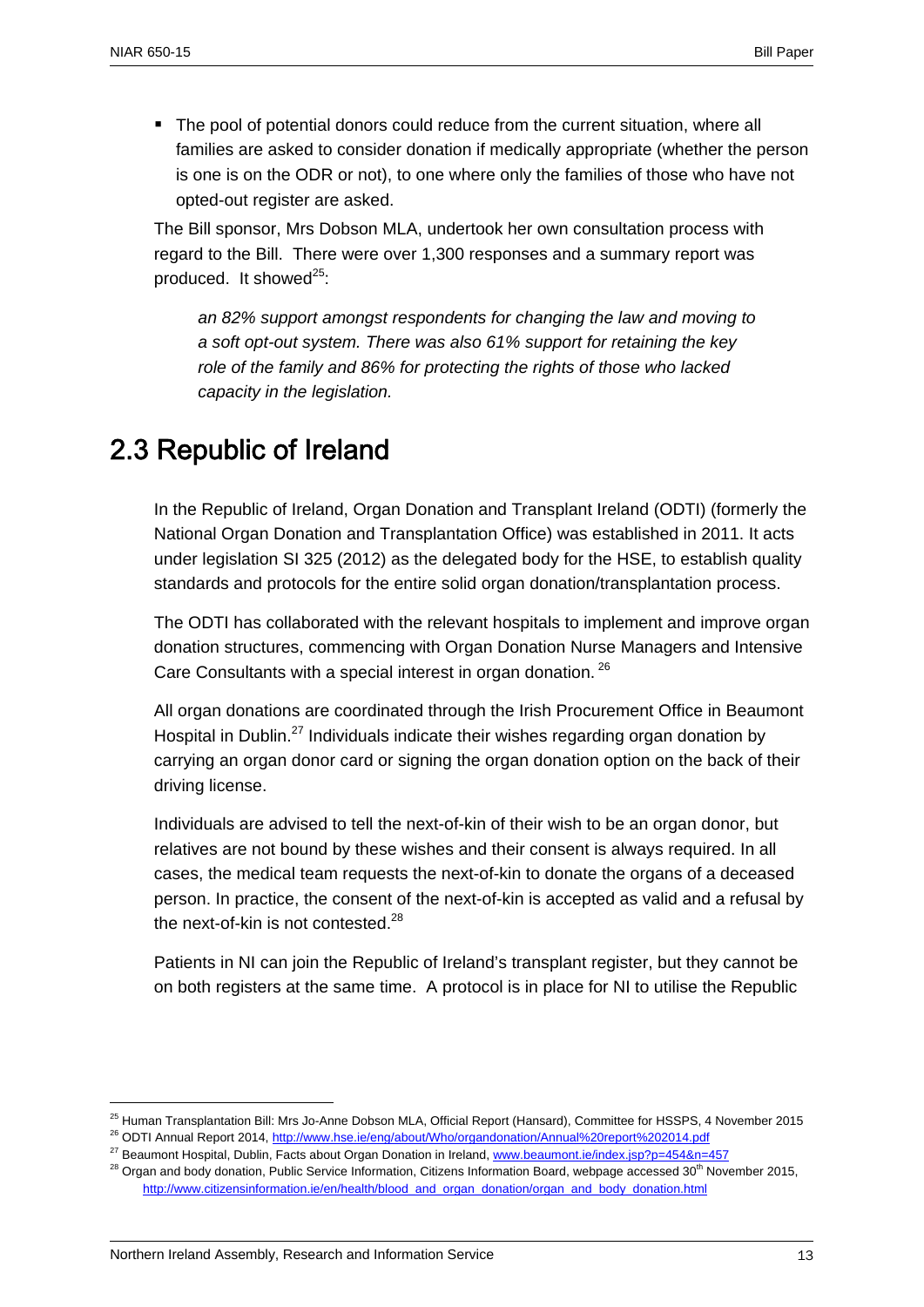of Ireland's organ retrieval teams if one is not available from the UK, this is used rarely, for example in extreme weather conditions.<sup>29</sup>

# **3 Organ Donation – UK Statistics for Deceased Donation**

Only a very small proportion of the deaths in the UK represent potential organ donors, normally occurring where the deceased has been on a ventilator in a hospital intensive care unit. Based on 2014/15 figures $^{30}$ :

- Total UK deaths of 576,000 led to;
	- o 1,923 consented donors of which:
		- **1.282 became actual donors.: and** 
			- this equated to 3,322 transplants of 3,736 organs.

Tables 2 to 5 show the UK statistics for each jurisdiction regarding deceased donations following brain stem death (DBD) and donation following circulatory death (DCD) (numbers of donations and pmp - donations per million population) for the past five years.

The mean pmp donations for the past five years (NI – 23.7; Wales – 22.7; England – 18.4; and Scotland – 18.5) clearly show that NI is leading the way in the UK as regards total deceased donations.

|                          | <b>DBD</b>    |            | <b>DCD</b>     |            | <b>Total Deceased</b><br><b>Donations</b> |            |
|--------------------------|---------------|------------|----------------|------------|-------------------------------------------|------------|
| Year                     | <b>Number</b> | <b>PMP</b> | <b>Number</b>  | <b>PMP</b> | <b>Number</b>                             | <b>PMP</b> |
| April 2010-March<br>2011 | 38            | 21.2       | $\overline{2}$ | 1.1        | 40                                        | 22.3       |
| April 2011-March<br>2012 | 36            | 20.0       | 3              | 1.7        | 39                                        | 21.7       |
| April 2012-March<br>2013 | 29            | 16.0       | 11             | 6.1        | 40                                        | 22.1       |
| April 2013-March<br>2014 | 33            | 18.1       | 15             | 8.2        | 48                                        | 26.4       |
| April 2014-March<br>2015 | 34            | 18.6       | 14             | 7.7        | 48                                        | 26.2       |

#### **Table 2: Northern Ireland**

<sup>&</sup>lt;sup>29</sup> NI Assembly, Plenary Debate, 21<sup>st</sup> February 2012, http://www.niassembly.gov.uk/Assembly-Business/Official-Report/Reports-11-12/21-February-2012/#a8

<sup>&</sup>lt;sup>30</sup> NHS Blood and Transplant Annual Activity Report 2014/15, Figure 2.3, http://nhsbtmediaservices.blob.core.windows.net/organ-donation-assets/pdfs/activity\_report\_2014\_15.pdf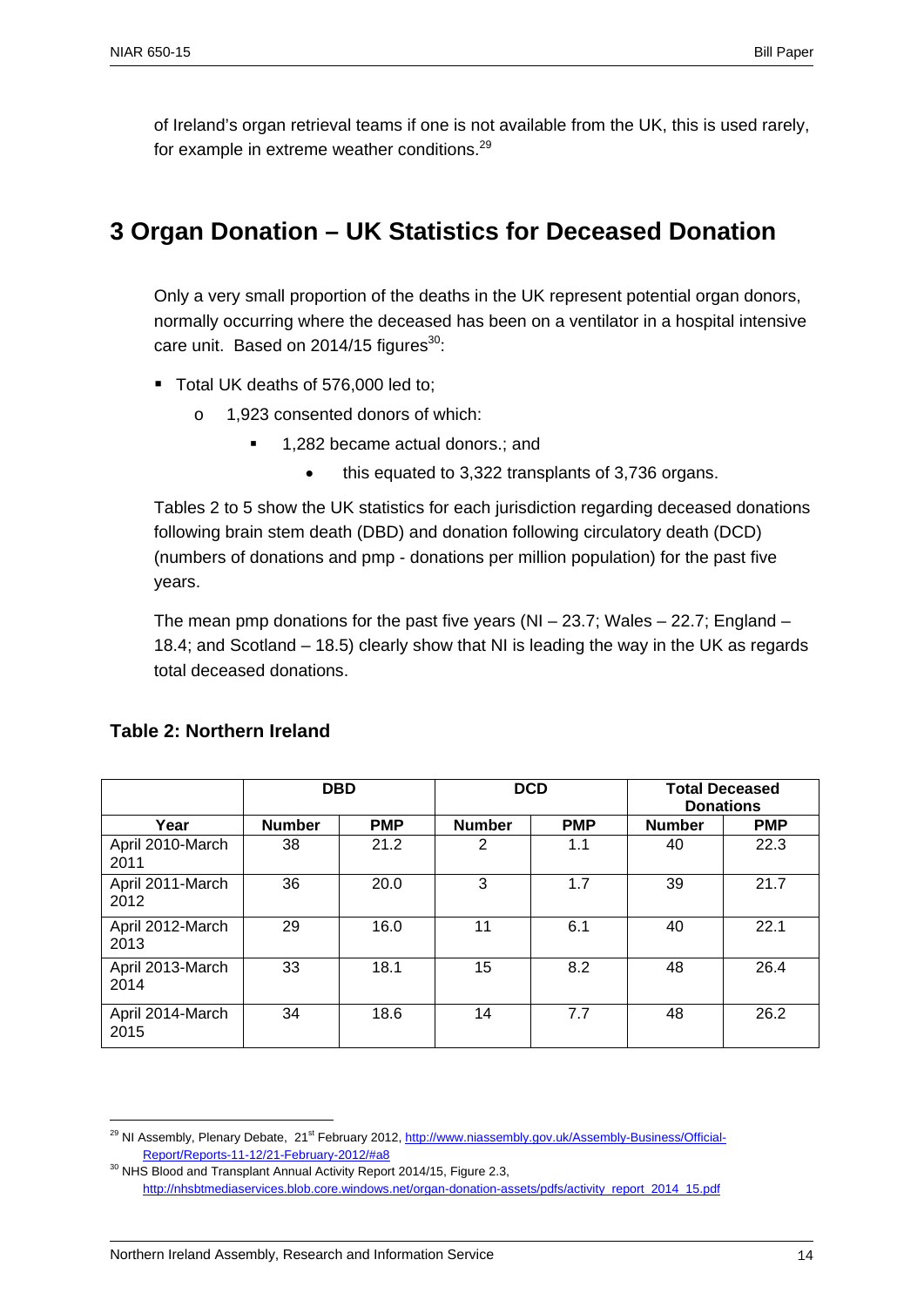**Source:** NHS Blood and Transplant (NHSBT) - Organ Donation and Transplantation Activity Reports 2010/2011, 2011/12, 2012/13, 2013/14 and 2014/15<sup>31</sup>

#### **Table 3: Wales**

|                          | <b>DBD</b>    |            | <b>DCD</b>    |            | <b>Total Deceased</b><br><b>Donations</b> |            |
|--------------------------|---------------|------------|---------------|------------|-------------------------------------------|------------|
| Year                     | <b>Number</b> | <b>PMP</b> | <b>Number</b> | <b>PMP</b> | <b>Number</b>                             | <b>PMP</b> |
| April 2010-March<br>2011 | 53            | 17.7       | 30            | 10.0       | 83                                        | 27.7       |
| April 2011-March<br>2012 | 37            | 12.3       | 38            | 12.6       | 75                                        | 24.9       |
| April 2012-March<br>2013 | 38            | 12.4       | 18            | 5.9        | 56                                        | 18.3       |
| April 2013-March<br>2014 | 37            | 12.1       | 23            | 7.5        | 60                                        | 19.5       |
| April 2014-March<br>2015 | 38            | 12.3       | 33            | 10.7       | 71                                        | 23.1       |

**Source:** NHS Blood and Transplant (NHSBT) - Organ Donation and Transplantation Activity Reports 2010/2011, 2011/12, 2012/13, 2013/14 and 2014/15<sup>32</sup>

### **Table 4: England**

|                          | <b>DBD</b>    |            | <b>DCD</b>    |            | <b>Total Deceased</b><br><b>Donations</b> |            |
|--------------------------|---------------|------------|---------------|------------|-------------------------------------------|------------|
| Year                     | <b>Number</b> | <b>PMP</b> | <b>Number</b> | <b>PMP</b> | <b>Number</b>                             | <b>PMP</b> |
| April 2010-March<br>2011 | 494           | 9.5        | 324           | 6.3        | 818                                       | 15.8       |
| April 2011-March<br>2012 | 521           | 10.0       | 366           | 7.0        | 887                                       | 17.0       |
| April 2012-March<br>2013 | 580           | 10.9       | 440           | 8.3        | 1020                                      | 19.2       |
| April 2013-March<br>2014 | 644           | 12.0       | 453           | 8.5        | 1097                                      | 20.5       |
| April 2014-March<br>2015 | 629           | 11.7       | 431           | 8.0        | 1060                                      | 19.7       |

**Source:** NHS Blood and Transplant (NHSBT) - Organ Donation and Transplantation Activity Reports 2010/2011, 2011/12, 2012/13, 2013/14 and 2014/15<sup>33</sup>

 $32$  As above

<sup>&</sup>lt;sup>31</sup> NHSBT- Organ Donation and Transplantation Activity Reports 2010/2011, 2011/12, 2012/13, 2013/14 and 2014/15, http://www.odt.nhs.uk/uk-transplant-registry/annual-activity-report/

<sup>&</sup>lt;sup>33</sup> As above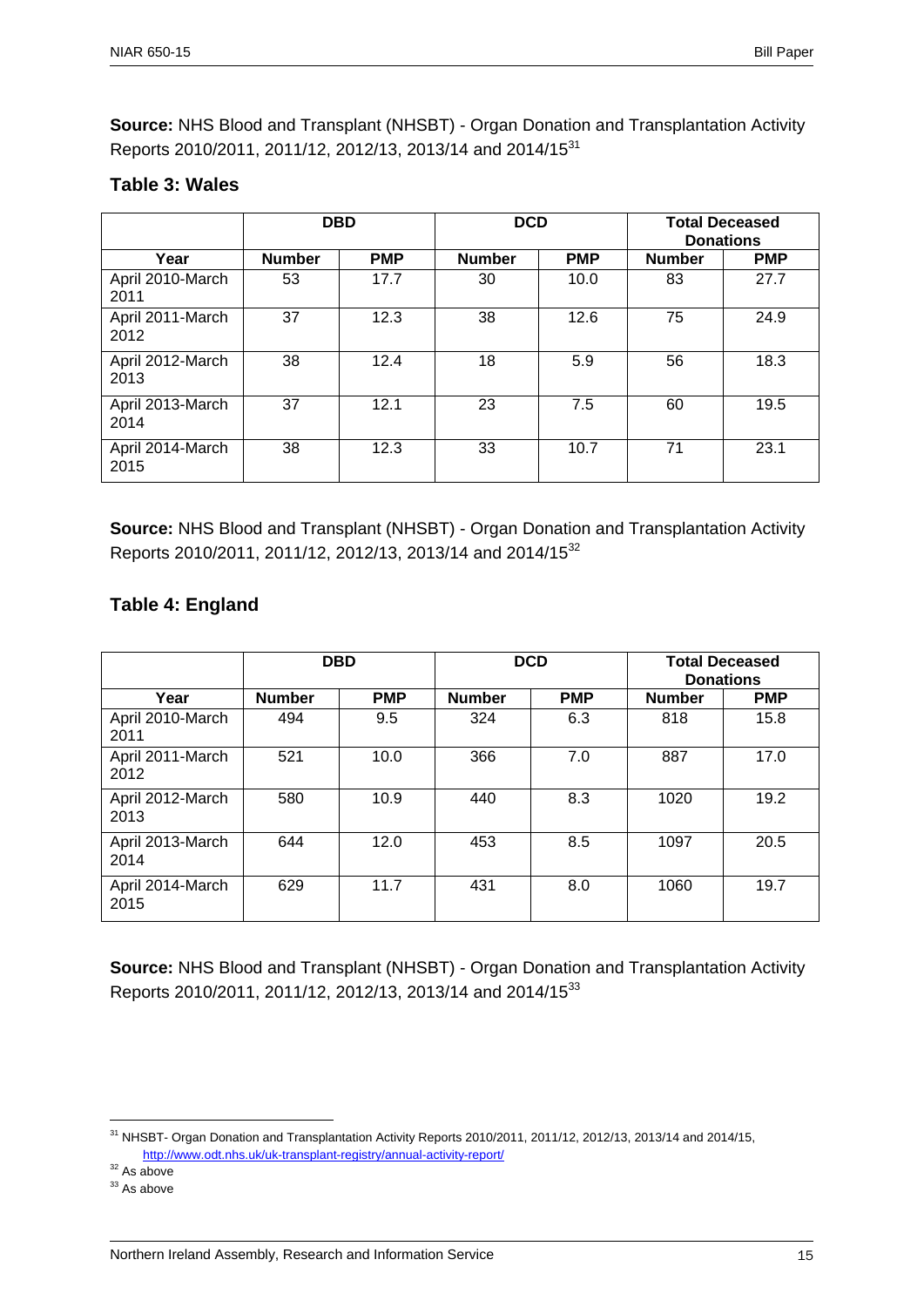|                          | <b>DBD</b>    |            | <b>DCD</b>    |            | <b>Total Deceased</b><br><b>Donations</b> |            |
|--------------------------|---------------|------------|---------------|------------|-------------------------------------------|------------|
| Year                     | <b>Number</b> | <b>PMP</b> | <b>Number</b> | <b>PMP</b> | <b>Number</b>                             | <b>PMP</b> |
| April 2010-March<br>2011 | 49            | 9.4        | 17            | 3.3        | 66                                        | 12.7       |
| April 2011-March<br>2012 | 53            | 10.2       | 28            | 5.4        | 81                                        | 15.5       |
| April 2012-March<br>2013 | 55            | 10.5       | 38            | 7.2        | 93                                        | 17.7       |
| April 2013-March<br>2014 | 62            | 11.7       | 46            | 8.7        | 108                                       | 28.3       |
| April 2014-March<br>2015 | 65            | 12.2       | 32            | 6.0        | 97                                        | 18.2       |

#### **Table 5: Scotland**

**Source:** NHS Blood and Transplant (NHSBT) - Organ Donation and Transplantation Activity Reports 2010/2011, 2011/12, 2012/13, 2013/14 and 2014/15<sup>34</sup>

According to NHSBT statistics, the total UK number of deceased donors in 2014/15 was 1,282 (772 DBD and 510 DCD). This represented the first decrease (3%) in 11 years. The number of deceased donors in the UK remained stable over a number of years but following the implementation of the ODT recommendations in 2008, the numbers rose. This increase continued for six years until 2014/15. The number of patients on the active transplant list at 31 March 2015 is 83 fewer than on the same date last year. This reflects an increasing number of transplants performed over the last 10 years and a reasonably steady number of patients joining the transplant list each year, There have been 1,050 to 1,150 living donors each year in the last six years in the UK. Compared with last year's high, there was a 5% fall to 1,092 living donors in  $2014/15.<sup>35</sup>$ 

## **4 Current UK Legislation/Organ Donation Register – Overview**

The legislative framework for donation in England, Scotland and NI is currently that of a opt-in system of consent, where an individual expresses their choice to donate organs or tissue by, for example, joining the ODR or carrying an organ donor card and *legally*  relatives are unable to oppose the wishes of the individual. In clinical practice, however, donation is unlikely to go ahead in the face of strong opposition or severe distress of relatives.

<sup>&</sup>lt;sup>34</sup> NHS Blood and Transplant Annual Activity Report 2014/15, Figures 2.1 and 2.2,

http://nhsbtmediaservices.blob.core.windows.net/organ-donation-assets/pdfs/activity\_report\_2014\_15.pdf <sup>35</sup> As above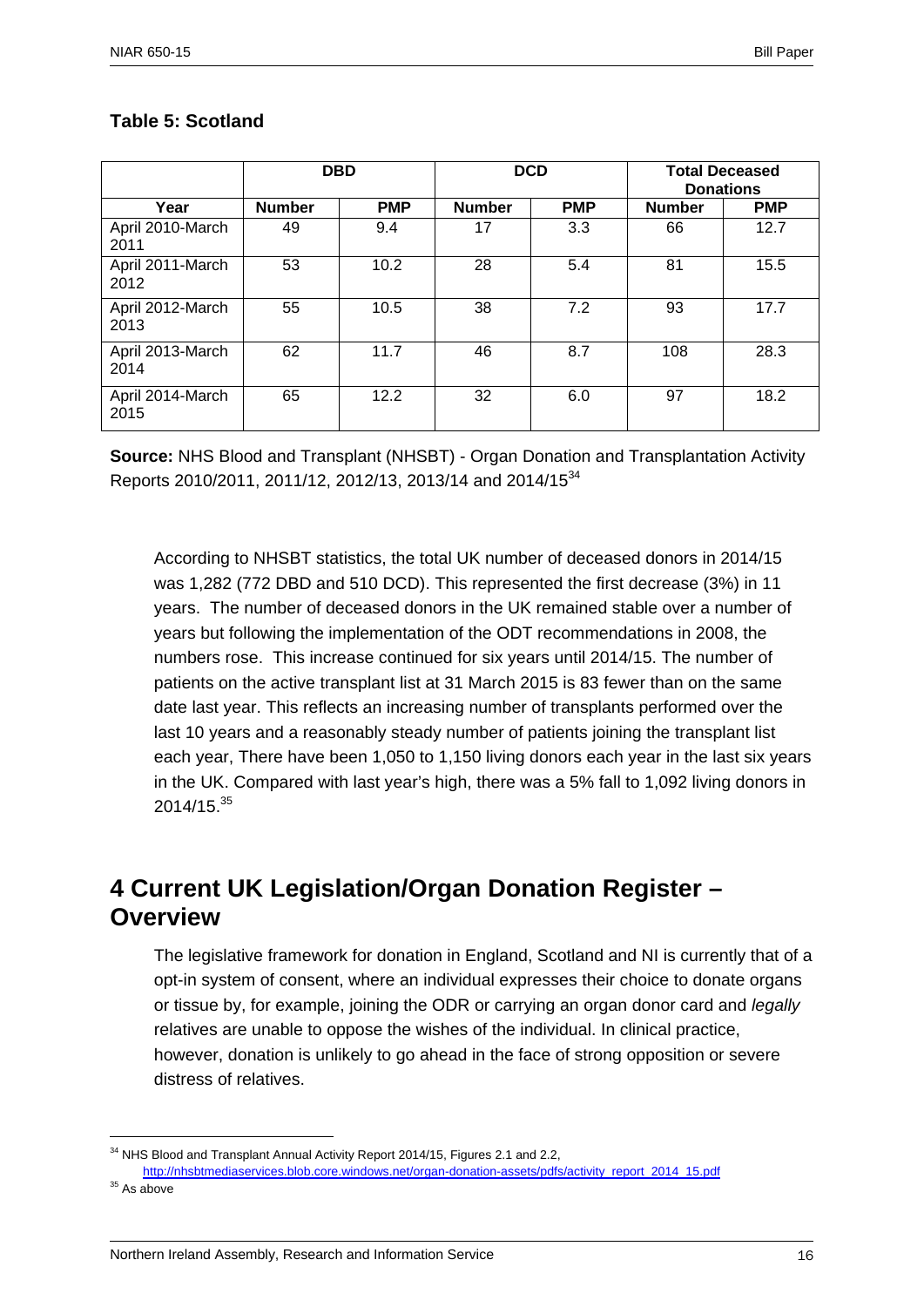**The Human Tissue Act 2004** (HTA 2004) came into force on 1st September 2006 and applies to England, Wales and NI. It established an updated legislative framework for regulating body donation and the removal, storage, and use of human organs and tissues (replacing the the Human Tissue Act 1961, the Anatomy Act 1984, and the Human Organ Transplants Act 1989).

The HTA 2004 makes 'consent' the fundamental principle underpinning the lawful removal, use and storage of human tissue. It sets out detailed requirements for obtaining consent in different situations, including obtaining consent from adults who lack the capacity to consent, children, and from the deceased or their relatives/representatives. It makes the removal, storage and use of human tissue without consent, and the taking and testing of DNA without consent, illegal. $36$ 

The HTA 2004 established the Human Tissue Authority to regulate relevant activities across the UK through a system of licensing and the production and provision of directions and guidance.

The provisions of **The Human Tissue (Scotland) Act 2006** (HTA 2006), which is applicable in Scotland, closely mirror the 2004 Act. $37$  However, it specifically uses the term 'authorisation' as opposed to 'consent' to provide the legal authority for the removal and use of organs for the purposes of transplantation.<sup>38</sup>

**In Wales** the relevant legislation governing organ donation is now the **Human Transplantation (Wales) Act 2013,** which changed its legislative framework to a soft opt-out system on 1<sup>st</sup> December 2015. This system means that unless an individual makes a clear decision that they either wanted to be a donor (opt-in) or did not want to be an organ donor (opt-out) they will be treated as though they have no objection to donation after their death and their consent will be 'deemed' unless a person with a close relationship can provide evidence that the person did not want to be an organ donor (soft opt-out) $39$ .

Within this legislative framework in Wales, consent by a deceased person will be 'deemed' if all the below apply to the individual $40$ :

- Is aged 18 and over;
- Has lived in Wales for 12 calendar months or more and is ordinarily resident in Wales in a voluntary capacity;

<sup>&</sup>lt;sup>36</sup> Human Tissue Act 2004 (Background and Summary), College of Medicine, Biological Sciences and Psychology, University of Leicester, http://www2.le.ac.uk/colleges/medbiopsych/research/researchgovernance/human-tissue-act/human-tissue-act-2004-background-and-summary, webpage accessed 24/11/15<br><sup>37</sup> Human Tissue Act 2004 (Background and Summary), College of Medicine, Biological Sciences and Psychology, University of

Leicester, http://www2.le.ac.uk/colleges/medbiopsych/research/researchgovernance/human-tissue-act/human-tissue-act-2004-background-and-summary, webpage accessed 24/11/15<br><sup>38</sup> Legislative Framework, Organ Donation and Transplantation, NHSBT, http://www.odt.nhs.uk/donation/deceased-

donation/consent-authorisation/legislative-framework.asp, webpage accessed 24/11/15 39 As above

<sup>&</sup>lt;sup>40</sup> As above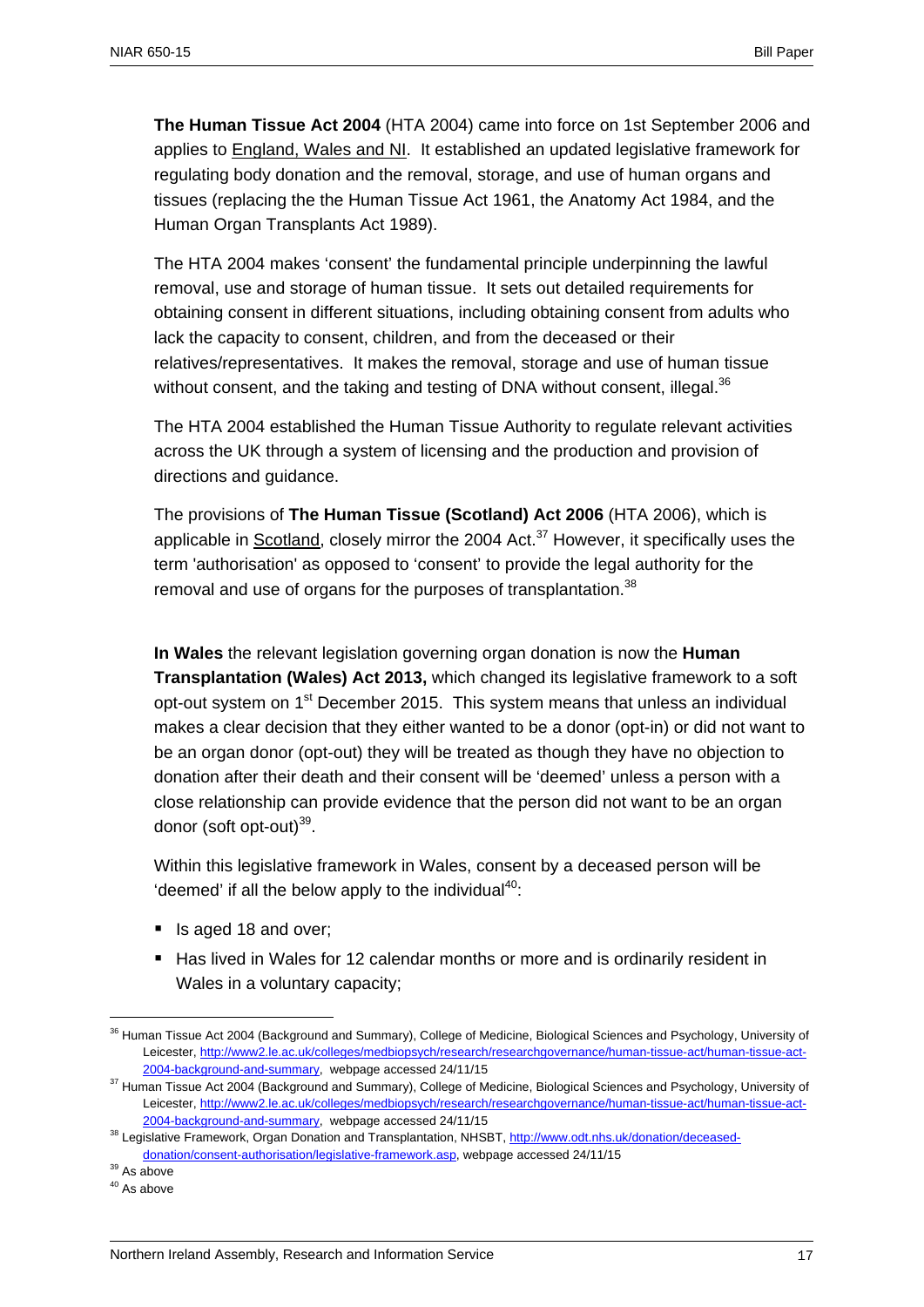- Has had the capacity to understand the notion of deemed consent for a significant period before death (12 months); and
- Died in Wales.

Key with regard to donation across the UK is how consent (authorisation in Scotland) for organ retrieval after death (deceased organ donation) may be given: $41$ 

*The Human Tissue Act 2004, the Human Tissue (Scotland) Act 2006 and the Human Transplantation (Wales) Act 2013 give primacy to the decision of the individual however they have been stated and recorded. This can be done in various ways – verbally, by having a Donor Card, in writing, via the various means of accessing the NHS Organ Donor Register (ODR) or in Wales by not opting-out of donation. All are regarded as equally valid forms of consent / authorisation for organ retrieval after death.* 

If the wishes of the individual are not known, or cannot be determined, then decision making passes to:

- A nominated representative and then to a person in a 'qualifying relationship' (England and NI) $^{42}$ ;
- To the adults 'nearest relative' (Scotland)<sup>43</sup>; and
- In Wales, 'deemed consent' now applies<sup>44</sup> under the Human Transplantation (Wales) Act 2013 Act - their consent will be deemed to have been given unless a person with a close relationship can provide evidence that the person did not want to be an organ donor. $45$

The NHSBT notes that all three Acts recognise the validity of the wishes of competent minors;

*Where the wishes of the individual are not known or the minor was not competent to deal with the issue, consent / authorisation passes to those with parental rights and responsibilities, or in their absence to an individual in a qualifying / nearest relationship.46* 

<sup>&</sup>lt;sup>41</sup> Legislative Framework, Organ Donation and Transplantation, NHSBT, http://www.odt.nhs.uk/donation/deceaseddonation/consent-authorisation/legislative-framework.asp, webpage accessed 24/11/15<br><sup>42</sup> Human Tissue Act 2004, Section 3, http://www.legislation.gov.uk/ukpga/2004/30/section/3

<sup>&</sup>lt;sup>43</sup> Human Tissue (Scotland) Act 2006, Section 7, http://www.legislation.gov.uk/asp/2006/4/section/7

<sup>&</sup>lt;sup>44</sup> Human Transplantation (Wales) Act 2013, http://www.legislation.gov.uk/anaw/2013/5/contents/enacted <sup>45</sup> Legislative Framework, Organ Donation and Transplantation, NHSBT, http://www.odt.nhs.uk/donation/deceased-

donation/consent-authorisation/legislative-framework.asp, webpage accessed 24/11/15<br><sup>46</sup> Legislative Framework, Organ Donation and Transplantation, NHSBT, http://www.odt.nhs.uk/donation/deceaseddonation/consent-authorisation/legislative-framework.asp, webpage accessed 24/11/15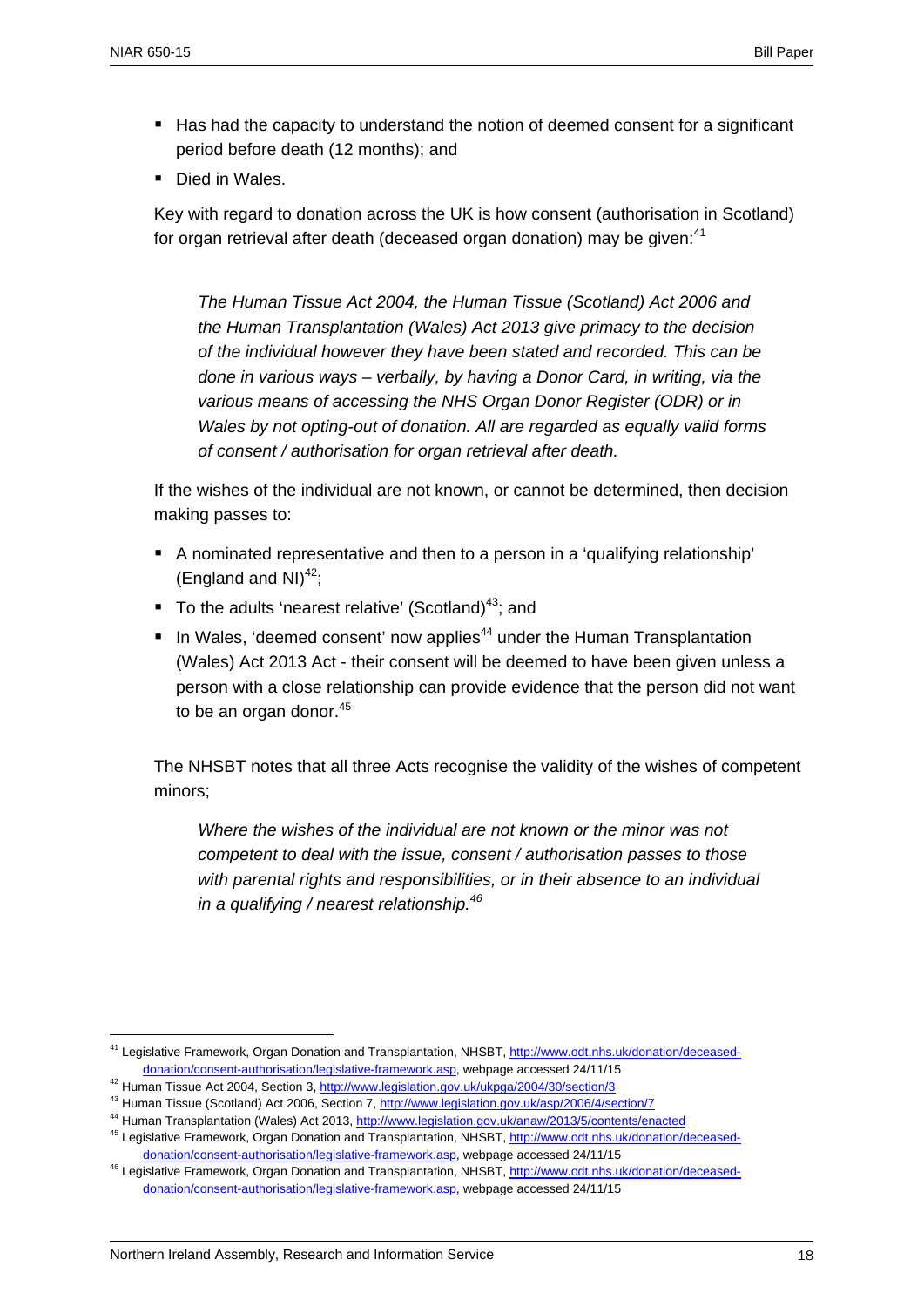The Human Tissue (Scotland) Act 2006 provides for children aged 12 and over to give consent for donation in Scotland<sup>47</sup> and the HTA 2004 provides for children to provide consent for donation in the rest of the UK.<sup>48</sup>

Throughout the UK, the main way for a person to make their wishes known during life is to join the Organ Donation Register (ODR). Everyone irrespective of age or health and who is considered legally competent can join the ODR and "entry in the Register provides legal consent for the donation of your organs".<sup>49</sup>

On 9<sup>th</sup> July 2015, NHSBT (in collaboration with the devolved governments) launched the new NHS ODR. It holds all the existing registrations from the previous ODR for England, NI, Scotland and Wales and now enables any resident in the UK to record<sup>50</sup>:

- A decision to be a donor;
- A decision not to be a donor;
- A decision to appoint/nominate a representative to make a decision about organ donation after the person's death.

This is different to the previous ODR which only had the option to record a decision to be an organ donor. The new options were made to support the implementation of the Human Transplantation (Wales) Act 2013.<sup>51</sup>

### **5 Human Transplantation Bill (NI)**

**In Northern Ireland**, the Human Transplantation Bill was introduced as a Private Member's Bill by Mrs Jo-Anne Dobson, MLA on 13 October 2015 and completed second stage on 16 November 2015. The Bill contains 22 clauses and one Schedule and seeks to implement a new soft 'opt-out' system using a two stage consent process (express or deemed consent).

The Bill covers both live and deceased donation for adults and children and is designed to fit into the legislative framework of the Human Tissue Act 2004 with amendments to that Act covered in the Schedule.

There are two potential UK comparators, Wales and Scotland – Wales has already legislated in this area with the Transplantation (Wales) Act 2013 and this Act has already been outlined in Section 4 of this paper.

<sup>&</sup>lt;sup>47</sup> Human Tissue Scotland Act 2006, Section 8, http://www.legislation.gov.uk/asp/2006/4/contents

<sup>&</sup>lt;sup>48</sup> Human Tissue Act 2004, Section 2, http://www.legislation.gov.uk/ukpga/2004/30/section/1<br><sup>49</sup> Organ Donation and Transplantation, NHS Blood and Transplant, www.nhsbt.nhs.uk/what-we-do/organ-donationtransplantation/, webpage accessed 24/11/15<br><sup>50</sup> New Organ Donation Register, NHSBT, Launch letter, 9<sup>th</sup> July 2015, Sally Johnson, Director of Organ Donation and

Transplantation, http://www.nhsbt.nhs.uk/news-and-media/news-articles/news\_2015\_07\_09.asp

 $51$  New Organ Donation Register, NHSBT, Launch letter,  $9<sup>th</sup>$  July 2015, Sally Johnson, Director of Organ Donation and Transplantation, http://www.nhsbt.nhs.uk/news-and-media/news-articles/news\_2015\_07\_09.asp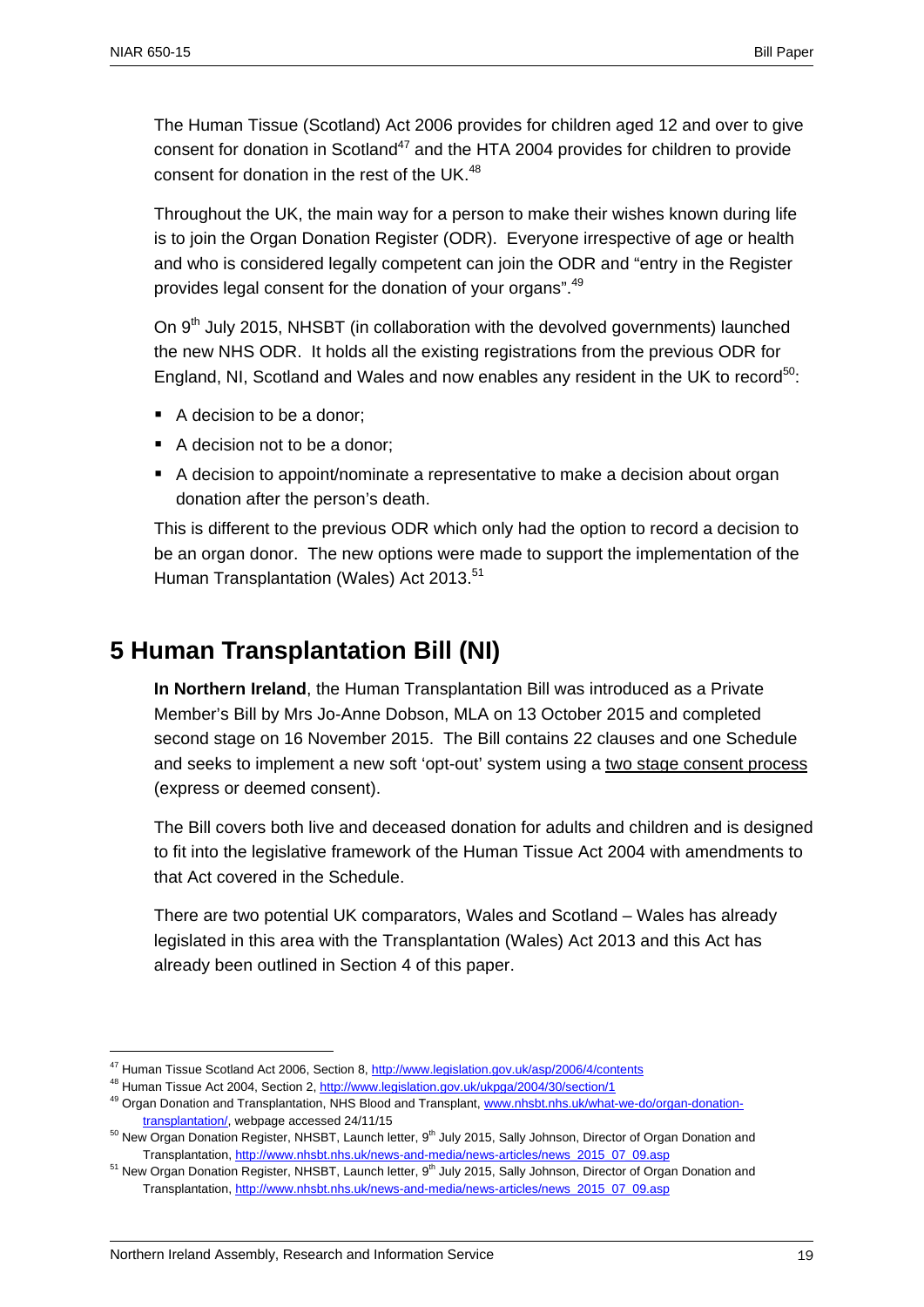In Scotland, a Private Member's Bill entitled the Transplantation (Authorisation of Removal of Organs etc.) (Scotland) Bill was introduced in the Scottish Parliament on 1 June 2015. It also proposes a soft 'opt-out' system of consent and largely consists of amendments to the Human Tissue (Scotland) Act 2006. It adopts the terminology of the 2006 Act, in particular by referring to 'authorisation' rather than 'consent' for 'organ donation'.52

This section presents a thematic discussion of the NI Bill and clause scrutiny where relevant, providing comparison mainly to the Welsh Act and to the recently introduced Scottish Private Member's Bill where pertinent.

# 5.1 Authorisation of Transplantation Activities and

# Relevant Material

**Clause 2(1)** is a key provision stating that the transplantation activities are only legal if the appropriate **consent** is in place – be that 'express consent' (Clauses 3,5,6, and 7) or 'deemed consent' (Clauses 4 and 8).

**Clause 2(2)** describes what is meant by four human transplantation activities in the Bill – storing the body, removing relevant material from the body (of which it consists or contains, e.g. a heart or a kidney), storing relevant material which has come from the body, and using relevant material – all for the purposes of transplantation.

**Clause 2(3)** provides for lawful transplantation activity, without consent, if the material was imported from outside NI and it was removed from a human body outside NI.

**Clause 17** defines 'relevant material' - "*material, other than gametes, which consists of or includes human cells, but does not include embryos from outside the human body or hair and nail from a living person*".53

# 5.2 Consent (Express and Deemed)

### **5.2.1 Express Consent – Adults**

Clause 3 of the Bill deals with the default position for adults - 'express consent' and the 'cases' in which it applies. 'Express consent' is required if:

- The person is alive (living donation person's express consent); or
- The person has died and:

<sup>&</sup>lt;sup>52</sup> Transplantation (Authorisation of Removal of Organs Etc.) (Scotland) Bill, Explanatory Notes, http://www.scottish.parliament.uk/parliamentarybusiness/Bills/89893.aspx

<sup>53</sup> Embryo and gametes have the same meaning as in sections 1(1), 4 and 6 the Human Fertilisation and Embryology Act 1990 in the other provisions of that Act (apart from section 4A)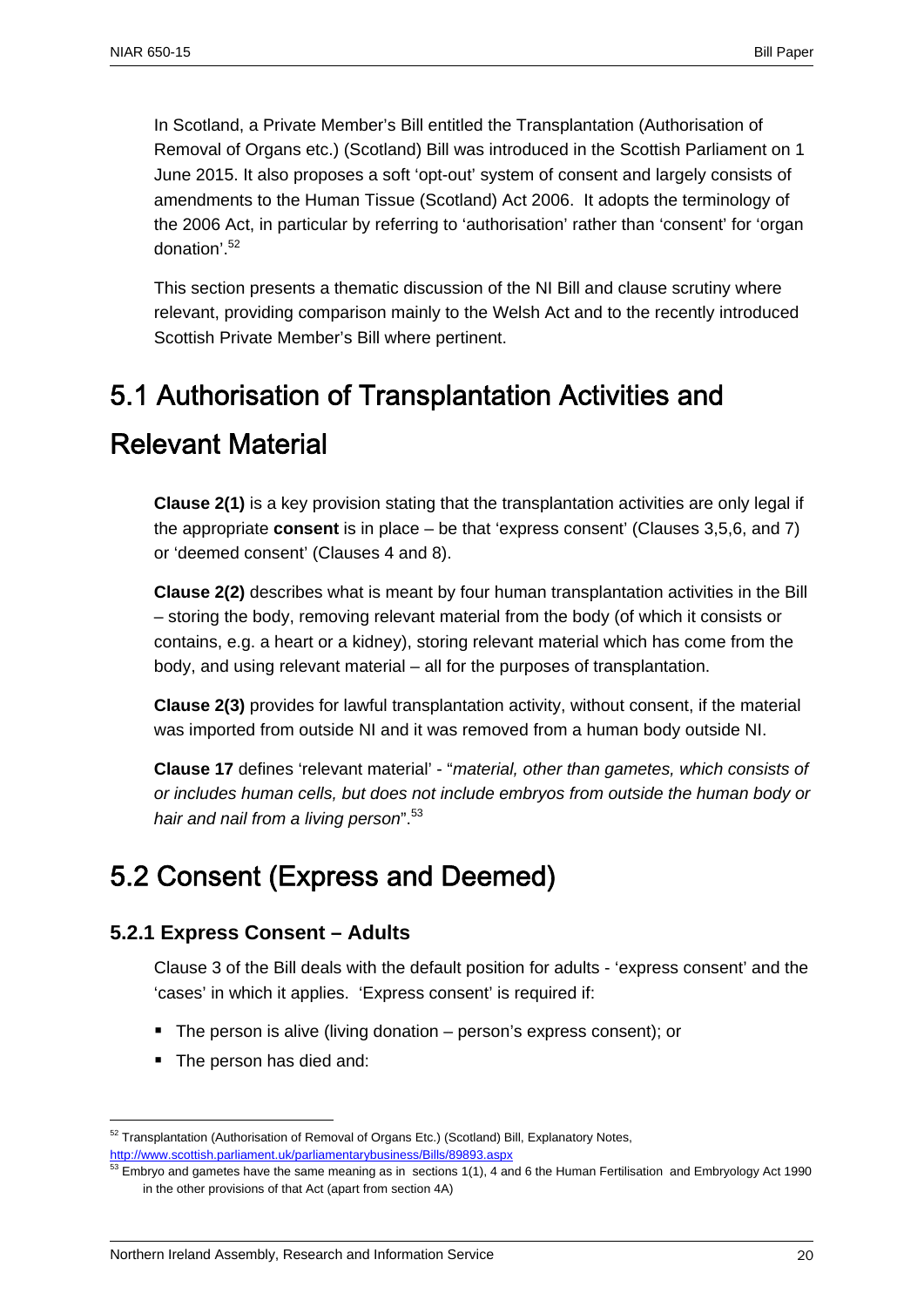- o their decision to consent or not to consent to donation was in force immediately before death - person's express consent;
	- no decision of the person in place but the person had appointed a person ('appointed representative') to deal with consent - appointed representative gives express consent;
	- no decision of the person in place and no appointed person is 'able' (defined in clause 9(12)) to give consent - person in 'qualifying relationship' gives express consent.

Clause 3 does not apply if the person is an 'excepted adult' or the transplantation covers excluded 'relevant material'.

In the last 'case' (no decision of the person in place and no appointed person is 'able' to give consent so the person in the 'qualifying relationship gives express consent) – the 'qualifying person' does not have to provide the positive affirmation in clause 4 ('deemed consent' for adults).

In the case in clause 3, the deceased person has actually appointed a person to deal with the issue of consent and this appointed person is not 'able' to give consent so the task passes to a person in a 'qualifying relationship'. It appears from the Bill that this person can then give 'express consent' without any knowledge of the deceased's wishes on the matter and this differs from the positive affirmation required of a person in a 'qualifying relationship' in clause 4.

Clause 3 of the Bill is the first place where the concepts of appointed representatives/persons and 'qualifying relationships' (covered in clauses 9 and 10 of the Bill) are mentioned. In the Welsh Act the reader is given more assistance by being referred to the sections where these matters are dealt with.

### **5.2.2 Deemed Consent – Deceased Adults**

Clause 4 represents a key change in the law for NI regarding consent to organ donation. It does not apply to 'excepted adults' (clause 5) or to 'excluded material' (clause 7). It provides for 'deemed consent' - if an adult in NI has died and none of the cases of clause 3 (express consent for adults) apply, meaning the person has not made their views on transplantation known nor appointed a person (appointed representative) to deal with the issue, then the person is 'deemed' to have consented to transplantation.

However, that is not the end of the matter as clause 4(2) provides for 'deemed consent' to only be 'effective' when reasonable efforts have been made in the circumstances to contact 'qualifying' persons (clause 4(2)(a)); and it is positively 'affirmed' by a "qualifying person" (as defined in clause 10) that the person **would not have objected** to the activity. The person making the affirmation must have 'reasonable grounds' for believing the person would not have objected (clause 4(2)(c)).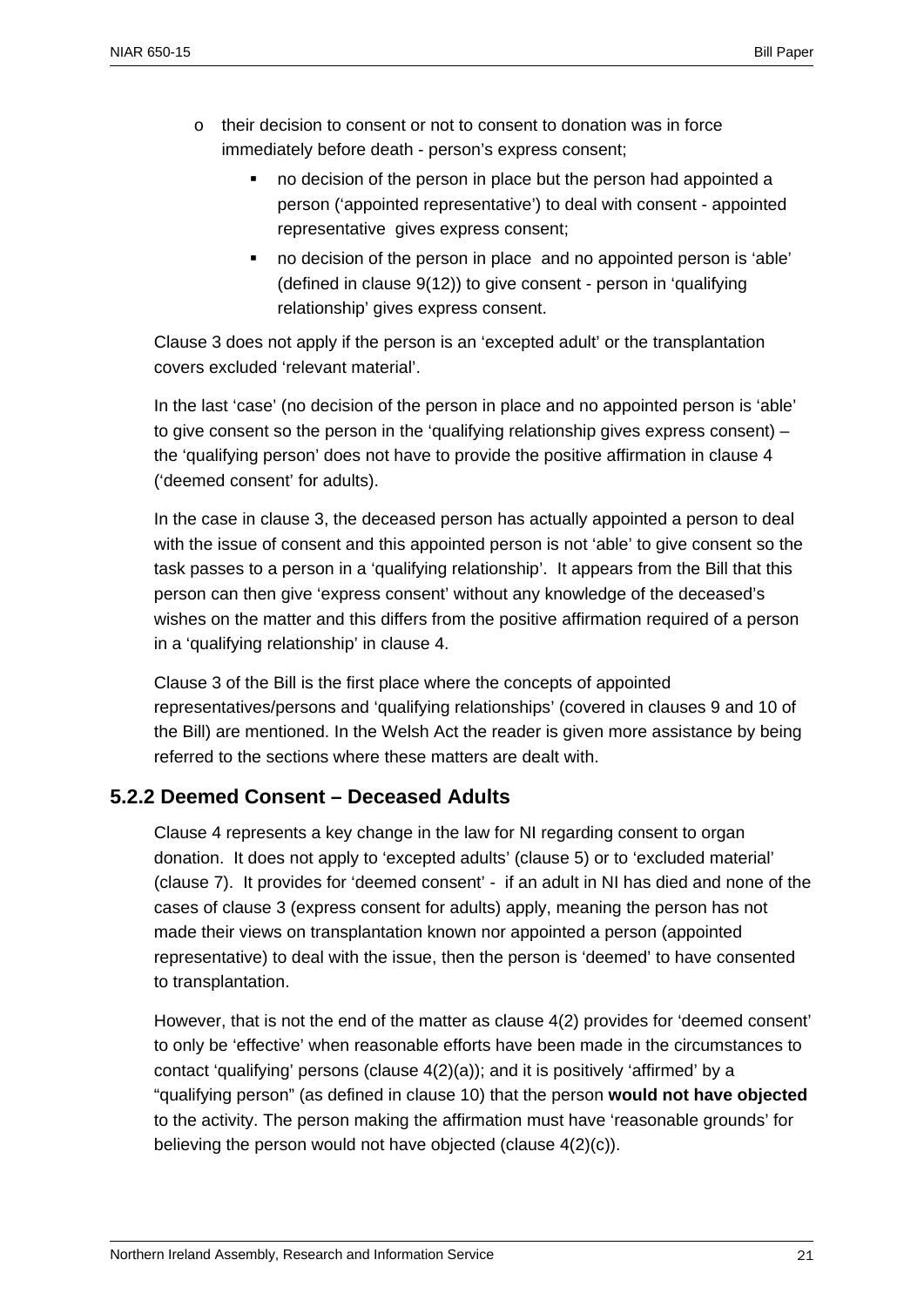Paragraph 7(d) of the Schedule of the Bill requires the Code of Practice from the Human Tissue Authority to include guidance in connection with deemed consent, affirmations, objections to affirmations and the procedure for dealing with a potential state of conflict where there is an affirmation and an objection to that affirmation exist.

A key difference between the Welsh Act and the NI Bill is that the former places 'deemed consent' to transplantation activity (Section  $4(2)$ )<sup>54</sup> as the default consent position for adults unless:

- The 'case' is one in which express consent is required by the Act (Section  $4(3)$ );
- Or Section 4(4) applies (when a relative or friend of longstanding of the deceased objects on the basis of the most recent views held by the deceased and a 'reasonable person' would conclude that the relative or friend knew that the person would have objected to consent being given).<sup>55</sup>

The NI Bill places 'express consent' as the default position (clause 3) and 'deemed consent' (clause 4) only applies when the 'cases' listed for express consent do not apply (clause 4(3)(b)). In addition, deemed consent will not be effective unless there is 'affirmation' by a 'qualifying person' that they have 'reasonable grounds' the person **would not have objected** to the activity (clause 4(2)).

Potentially the NI Bill requirement for a positive affirmation from the 'qualifying person' that the person **would not have objected** is a higher 'hurdle' than under the Welsh Act and makes it more difficult than under the Welsh Act for the 'deemed consent' to lead to donation.

In a similar situation, the Transplantation (Authorisation of Removal of Organs etc.) (Scotland) Bill (Section 6B(1)(vi)) provides for the transplantation activity to be legal once the 'authorised investigating person' has asked the adult's nearest relative, if any, "*whether the relative has actual knowledge that the adult was unwilling for the part to be removed and used for transplantation and has concluded, in the light of any answer given that the relative has no such knowledge*"*.* This would also seem to be more likely to lead to donation than the affirmation required in the NI Bill. $56$ 

In addition, Mr James Douglas (Consultant Nephrologist), in presenting to the HSSPS Committee on  $2^{nd}$  December 2015, highlighted that the NI Bill as currently drafted in clause 4 prevents a 'qualifying person' giving consent to donation if they are not aware whether or not the person would not have objected and therefore cannot give the positive affirmation.<sup>57</sup>

<sup>54</sup> Human Transplantation (Wales) Act 2013, http://www.legislation.gov.uk/anaw/2013/5/contents/enacted

<sup>&</sup>lt;sup>55</sup> Human Transplantation Bill: Mrs Jo-Anne Dobson MLSA, Official Report (Hansard), Committee for HSSPS, 4 November 2015, page 8, http://aims.niassembly.gov.uk/officialreport/minutesofevidence.aspx?&amp:cid=10

<sup>&</sup>lt;sup>56</sup> Transplantation (Authorisation of Removal of Organs etc.) (Scotland) Bill (Section 6B(1)(vi)), http://www.scottish.parliament.uk/S4\_Bills/(1)Transplantation%20(Authorisation%20of%20Removal%20of%20Organs%20 etc.)%20(Scotland)%20Bill/b72s4-introd.pdf

<sup>57</sup> Presentation by Mr James Douglas, Consultant Nephrologist, NIA TV broadcast, HSSPS Committee, Senate, NI Assembly, 2<sup>nd</sup> December 2015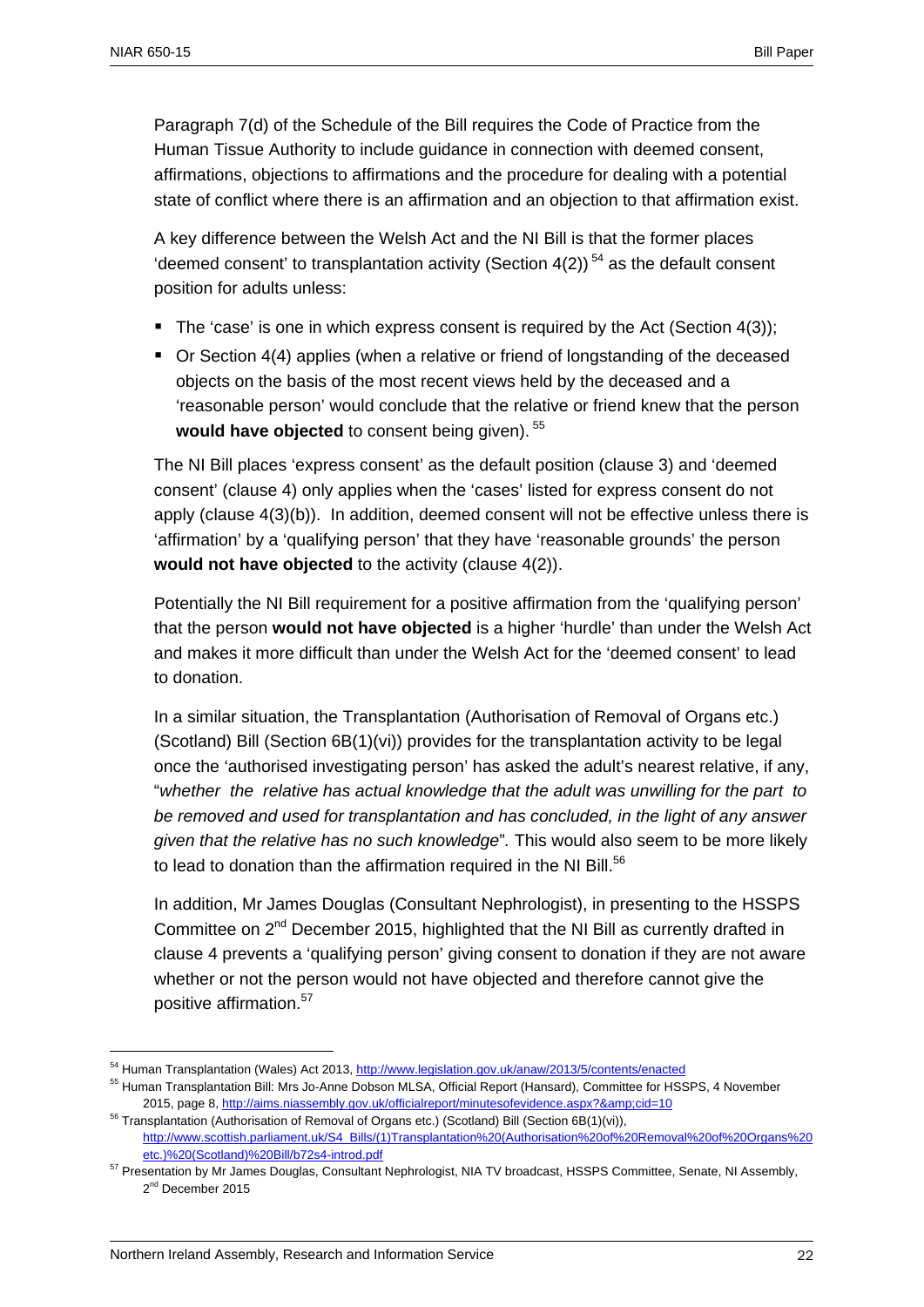This could prevent a 'qualifying person' giving consent to donation that could occur presently under the HTA 2004. However the Bill does not provide for that as it amends the HTA 2004, including abolishing the application in NI of Section 1 (subsection 1) of the HTA with regard to "appropriate consent to organ donation".<sup>58</sup>

### **5.2.3 Deemed Consent – Living Adults Lacking Capacity to Consent**

Clause 8 provides for transplantations from a living adult who lacks the capacity to consent to the activity and where there is no express consent or not to consent decision in force. The person's consent to the activity will be 'deemed' "*if the activity is done in circumstances of a kind specified by regulations made by the Department*" (clause 8(2)).

An example of these circumstances may be where it may be in the best interests of a person incapable of giving consent, to donate material to a living relative.<sup>59</sup>

This Clause raises the issue of capacity for the second time in the Bill (first raised in clause 5). It is not clear in the Bill if the intention for this clause is an informal discussion with close family to assess capacity (see discussion of clause 5 – section 5.2.5) or if a more formal assessment of capacity would be required to act under clause 8.

If a more formal capacity test is required, this may mean that the impact of any current formal tests of capacity and the potential impact of the Mental Capacity Bill for NI (presently in Committee Stage) may need to be taken into consideration as regards the definition of lack of capacity.

### **5.2.4 Express Consent – Children**

Clause 6 of the Bill deals with'express consent' and the 'cases' in which it is required for children (those aged less than 18 years). Table 3 of the Bill applies and 'express consent' is required if the:

- $\blacksquare$  Child is alive and the case below does not apply the child's express consent
- Child is alive and no decision of the child to consent or not to consent is in force and either the child is not competent to consent/not consent or is competent but fails to consent/not consent - consent of person with parental responsibility;
- Child has died and:

- o their decision to consent or not was in force immediately before death the child's express consent;
	- but the child had appointed a person to deal with consent appointed representative gives express consent;

<sup>&</sup>lt;sup>58</sup> Human Tissue Act 2004, Section 1, http://www.legislation.gov.uk/ukpga/2004/30/section/1

<sup>&</sup>lt;sup>59</sup> Human Transplantation Bill, Explanatory and Financial Memorandum, Clause 3, Human Transplantation Bill, NIA Bill 64/11-16, Explanatory and Financial Memorandum, Clause 8, http://www.niassembly.gov.uk/assemblybusiness/legislation/primary-legislation-current-bills/human-transplantation-bill/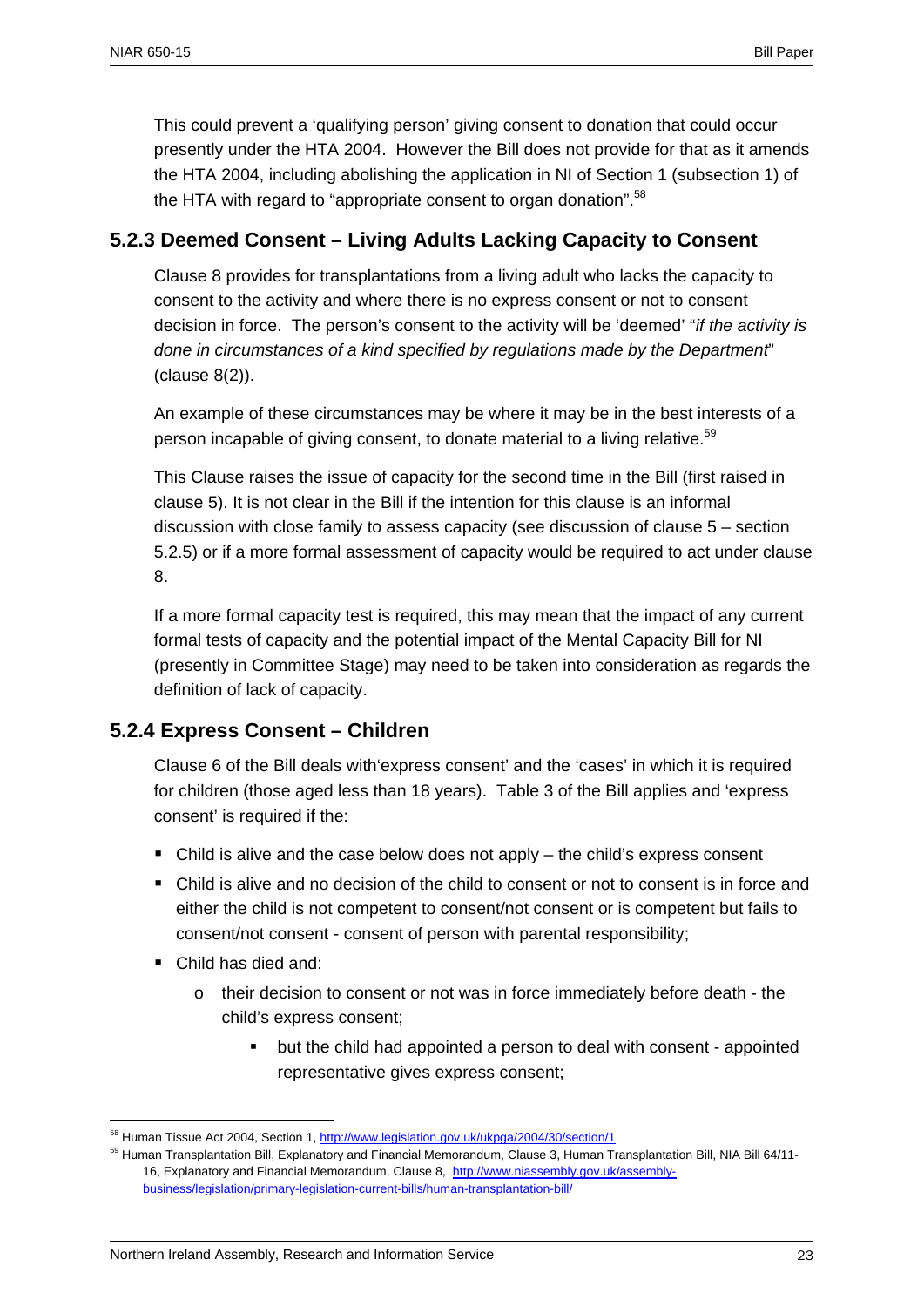1

- no decision is in place but the child had appointed a person to deal with consent but no appointed representative is 'able' to give consent person with parental responsibility immediately before death gives express consent or if no such person exists, a person who stood in a 'qualifying relationship gives express consent;
- none of the above 'cases' apply a person with parental responsibility immediately before death gives express consent or if no such person exists, a person who stood 'qualifying relationship 'gives express consent.

Clause 3 in the NI Bill does not apply if the transplantation covers excluded 'relevant material' (see 4.1 of this paper).

A decision or appointment made by the child is only valid "*if the child was competent to deal with the issue of consent when it was made*" (clause 6(4)). The meaning of competence is described in clause 18(3). The intent is "*this means that the child can only consent to donating an organ if the child understands what this really means*".60

The relevant section in the explanatory memorandum for the Welsh Act describes how it "*would be normal practice for a person with parental responsibility to be consulted to establish whether the child was 'Gillick' competent61 to make the decision*" – meaning the child should have the maturity to understand the nature and consequences of the decision.<sup>62</sup> Given the description given in the explanatory memorandum for the NI Bill, it would seem that the legislative intent is the same as Wales and that 'Gillick' competence applies.

### **5.2.5 Express Consent – Excepted Adults**

Clause 5 provides for 'express consent' being required for two 'subsets' of deceased adults:

- An adult who immediately before death had not been **'ordinarily resident'** in NI for a period of at least 12 months (clause  $5(3)(a)$ );
	- o This introduces the importance of establishing residency for the purposes of the Bill. The term 'ordinarily resident' is also used in the Welsh Act and is not defined in either the NI Bill or the Welsh Act. In Wales it is to be assessed on a case by case basis, "*the concept means a person's abode in a particular*

<sup>62</sup> Human Transplantation (Wales) Bill, Explanatory Memorandum, paragraph 34,

 $60$  Human Transplantation Bill, Explanatory and Financial Memorandum, Clause 3, Human Transplantation Bill, NIA Bill 64/11-16, Explanatory and Financial Memorandum, Clause 6, http://www.niassembly.gov.uk/assembly-

business/legislation/primary-legislation-current-bills/human-transplantation-bill/

<sup>&</sup>lt;sup>61</sup> Care Quality Commission, http://www.cqc.org.uk/content/nigels-surgery-8-gillick-competency-and-fraser-guidelines - The 'Gillick Test' helps clinicians to identify children aged under 16 who have the legal capacity to consent to medical examination and treatment. They must be able to demonstrate sufficient maturity and intelligence to understand the nature and implications of the proposed treatment. In 1983, a judgment in the High Court laid down criteria for establishing whether a child had the capacity to provide valid consent to treatment in specified circumstances, irrespective of their age. Two years later, these criteria were approved in the House of Lords and became widely acknowledged as the Gillick test,

http://www.assembly.wales/Laid%20Documents/PRI-LD9121-EM%20-

<sup>%20</sup>Human%20Transplantation%20(Wales)%20Bill%20-%20Explanatory%20Memorandum-03122012-241088/prild9121-em-e-English.pdf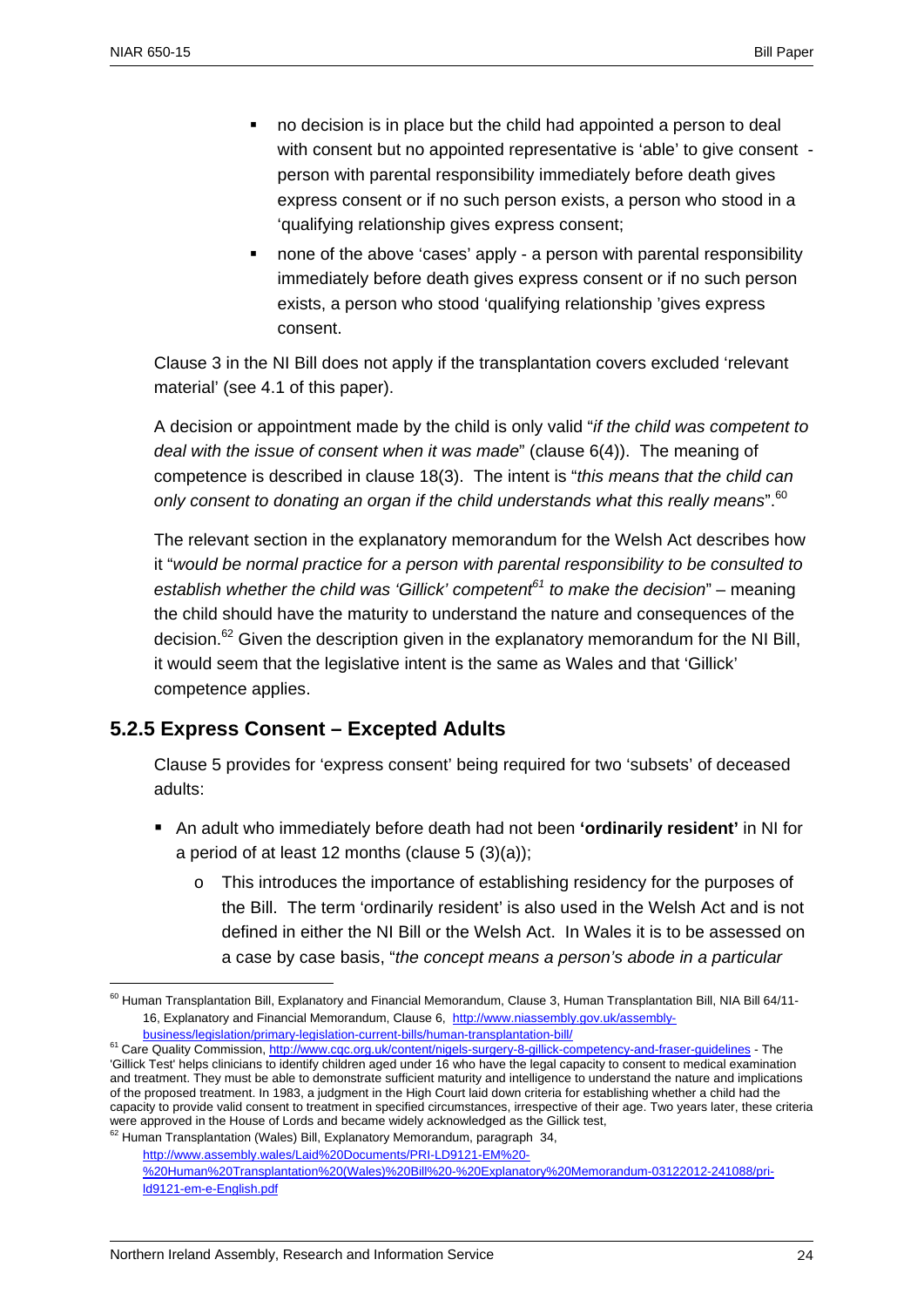*place or country which has been adopted voluntarily and for settled purpose*  [e.g. education or employment] *and part of the regular order of life for the time being*" 63; and

- $\circ$  The Scottish Bill, Section 6B(3) provides for a rebuttable presumption that an adult (16 years and over) had a reasonable opportunity to record an objection if he or she had been 'habitually resident' in Scotland for any continuous period of six months, therefore 'deemed consent' could apply after six months of residence as opposed to 12 months in the Welsh Act $64$  and NI Bill.
- An adult who for a "significant period before dying lacked **capacity** to understand the notion that consent to transplantation activities can be deemed to be given" (clause 5(3)(b)):
	- $\circ$  This is the first mention of capacity in the Bill. The definition of capacity as required by the Bill is not further defined. However, the legislative intent may be the same as the Welsh Act - no formal capacity assessment but a judgement reached by discussion with those closest to the deceased:

*capacity can fluctuate and therefore the arrangements need to be flexible rather than overly prescriptive in the legislation. A discussion with the person's family in which these issues are sensitively addressed will therefore be the most practical method of determining whether someone lacked capacity for the requisite period.65* 

With regard to excepted adults, 'express consent' is required in the cases as already described in clause 3 for an adult where express consent is required, except for the addition of a 'catch-all' case - excepted adult has died but none of above apply - person in 'qualifying relationship' gives express consent. This may mean that the same issues as described in section 5.2.1 for clause 3 for express consent by 'qualifying persons' also apply here).

### **5.2.6 Express Consent – Excluded Material**

Clause 7 of the Bill provides for express consent to be required for both adults and children in the unusual case of the removal of 'excluded relevant material'. The Bill does not define such material but provides for it to be specified by the DHSSPS in regulations (clause 7(2)). Clause 7(3) does provide examples of such material as being 'composite' and 'novel' material' (for example, faces and limbs).

For adults, 'express consent' is required in the 'cases' as already described in clause 3, except for the addition of a 'catch-all' 'case' - the adult has died but none of the other

<sup>&</sup>lt;sup>63</sup> Human Transplantation (Wales) Bill, Explanatory Memorandum, paragraph 24, http://www.assembly.wales/Laid%20Documents/PRI-LD9121-EM%20- %20Human%20Transplantation%20(Wales)%20Bill%20-%20Explanatory%20Memorandum-03122012-241088/prild9121-em-e-English.pdf paragraph 24

<sup>&</sup>lt;sup>65</sup> As above, paragraph 38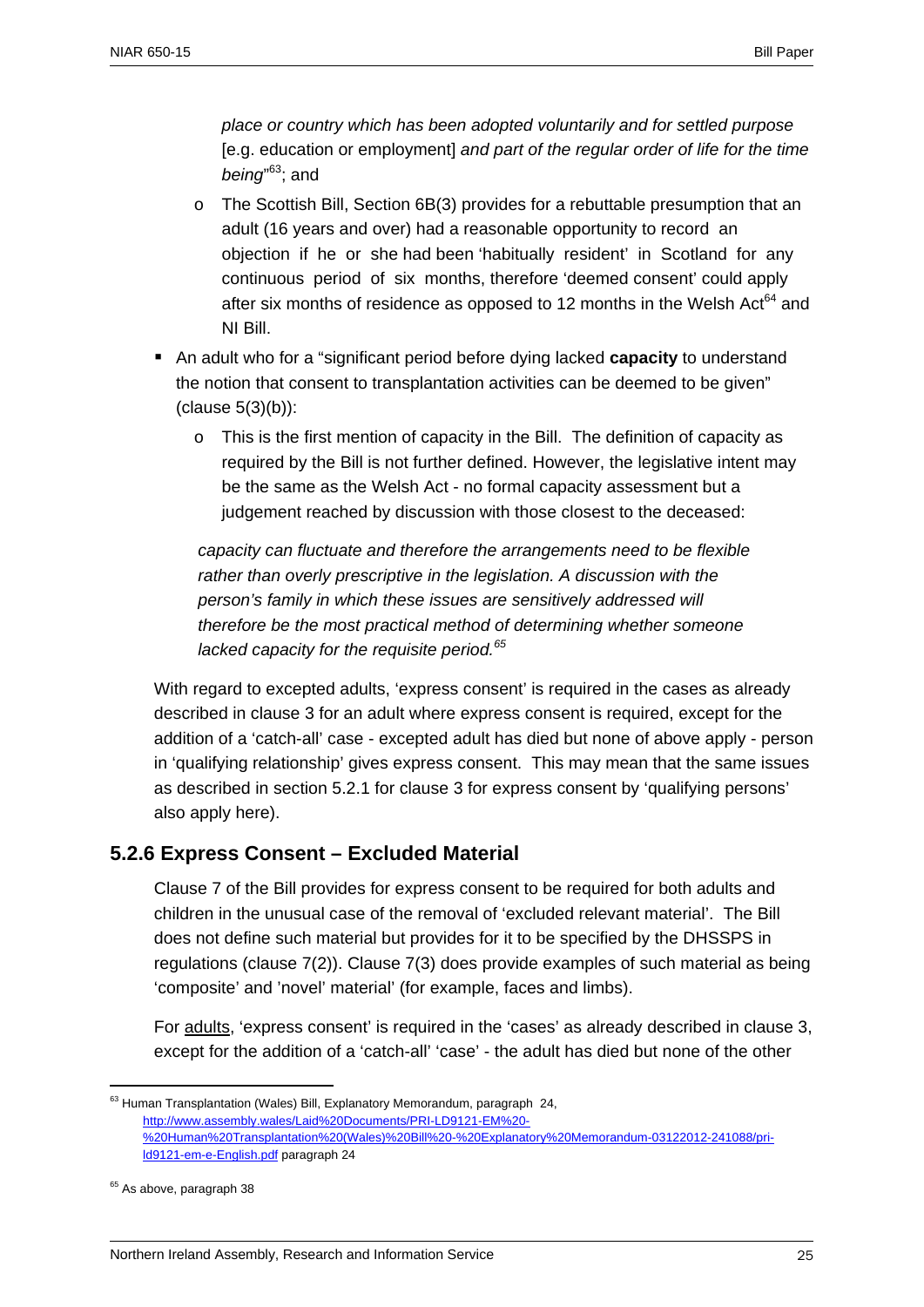'cases' apply – a person in 'qualifying relationship' gives express consent. his may mean that the same issues as described above for clause 3 for express consent by 'qualifying persons' also apply here).

For children, 'express consent' is required in the 'cases' as already described for clause 6. A decision or appointment made by the child is only valid "*if the child was competent to deal with the issue of consent when it was made*" (clause 7(6)).

# 5.3 Promotion of Transplantation and Reporting

**Clause 1** of the Bill puts three duties on the Department of Health Social Services and Public Safety<sup>66</sup> (DHSSPS): two broad duties (i) to promote transplantation and (ii) to provide information/increase awareness about transplantation. It also includes a specific duty detailed in clause  $1(1)(c)$  and  $1(2)$  to inform the public, at least once per year, about 'deemed consent' and the role of family and friends ('qualifying persons') in 'affirming' that deemed consent.

The Welsh Act includes an additional duty on the Welsh Ministers to ensure that "the resources available to Local Health Boards include the specialist skills and competencies required for the purposes of the Act".<sup>67</sup>

**Clause 14** of the Bill establishes the post-legislative scrutiny required to be undertaken by the DHSSPS:

- Annually the DHSSPS must report to the NI Assembly on transplantation activities. The report must cover the steps taken by the DHSSPS to fulfil the duties in clause 1 and the "*number and nature of transplantation activities carried out in accordance with this Act*" (clause 14 (2)); and
- At least once every five years the report must include the opinion of the DHSSPS as to whether the Act is being effective in promoting transplantation and any recommendations for amending the law in that regard (Clause 14(3)).

The NI Bill provides for more thorough and long lasting post-legislative scrutiny than the Welsh Act, which states in clause 1(3) that the Welsh Ministers must report annually to the National Assembly for Wales for only the first five years on the steps taken to fulfil the similar duties under its clause 2(1).

<sup>&</sup>lt;sup>66</sup> Clause 1 (1) states the Department for HSSPS, the correct term is the Department of HSSPS

<sup>&</sup>lt;sup>67</sup> Human Transplantation (Wales) Act 2013, Clause 2(1)(d), http://www.legislation.gov.uk/anaw/2013/5/contents/enacted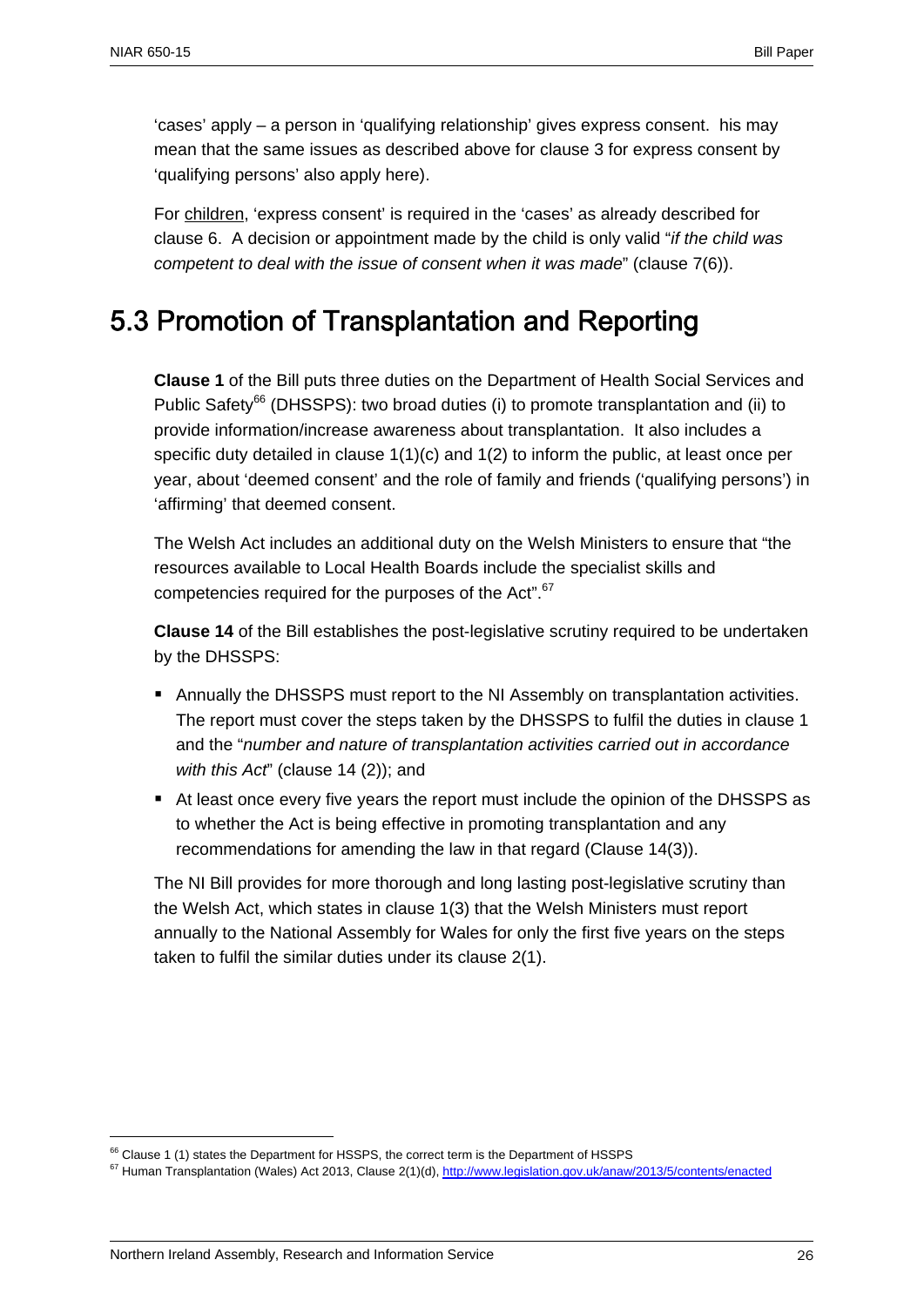# 5.4 Alternative Decision Makers

### **5.4.1 Appointed Representatives**

Clause 9(1) of the Bill provides for a person to appoint one or more representatives ('Appointed Representatives') to represent them for purposes of clause 2 (Authorisation of transplantation activities). The Bill provides for the decision of the Appointed Representative(s) (when required) in clauses 3,5,6 and 7 to constitute 'express consent'.

Appointments made under the Human Tissue Act 2004 or the Welsh Act are to be treated as the appointment being made under clause 9 of the NI Bill (clause 9(11)).

If it is not "*reasonably practicable to communicate with a person appointed*" (9(12)) within the timeframe for consent to be acted on as regards the transplant activity, the person is to be treated as to **not being able** to give consent under clauses 3,5,6, and 7.

The Bill does not specify what will be considered 'reasonably practicable' so it may be necessary to consider adding this to be covered in the HTA Code of Practice that is specified in paragraph 7 of the Schedule.

Clause 9 sets out how the appointments are made and revoked, appointments may be:

- General' or 'limited' to consent to one or more transplantation activities  $(9(2))$ ;
- $\blacksquare$  Made orally or in writing (9(3)):
	- $\circ$  Oral appointments are only valid if made in presence of two witnesses (9(4));
	- o Written appointments are only valid if (9(5):
		- If signed by the person (or at the direction of the person in their presence) making it in presence of at least one witness who attests the signature;
		- $\blacksquare$  It is contained in the will of the person making it;
- 9(6) explains that if a person appoints two or more persons in relation to the same transplantation activity, then they are regarded as appointed to act 'jointly and severally' (individually) unless the appointment provides that they are to act 'jointly', (i.e. one of the named appointments could give express consent unless the person has specifically stated that the two or more persons are to act jointly);
- An appointment may be revoked at any time  $(9(7))$  and  $9(3)$  to  $9(6)$  apply to the revoking as they do to the making of the appointment;
- An appointed person can renounce their appointment at any time 9(9); and
- A person may not act under an appointment if they are a child or are "*of a description prescribed by regulations made by the Department*" (9(10).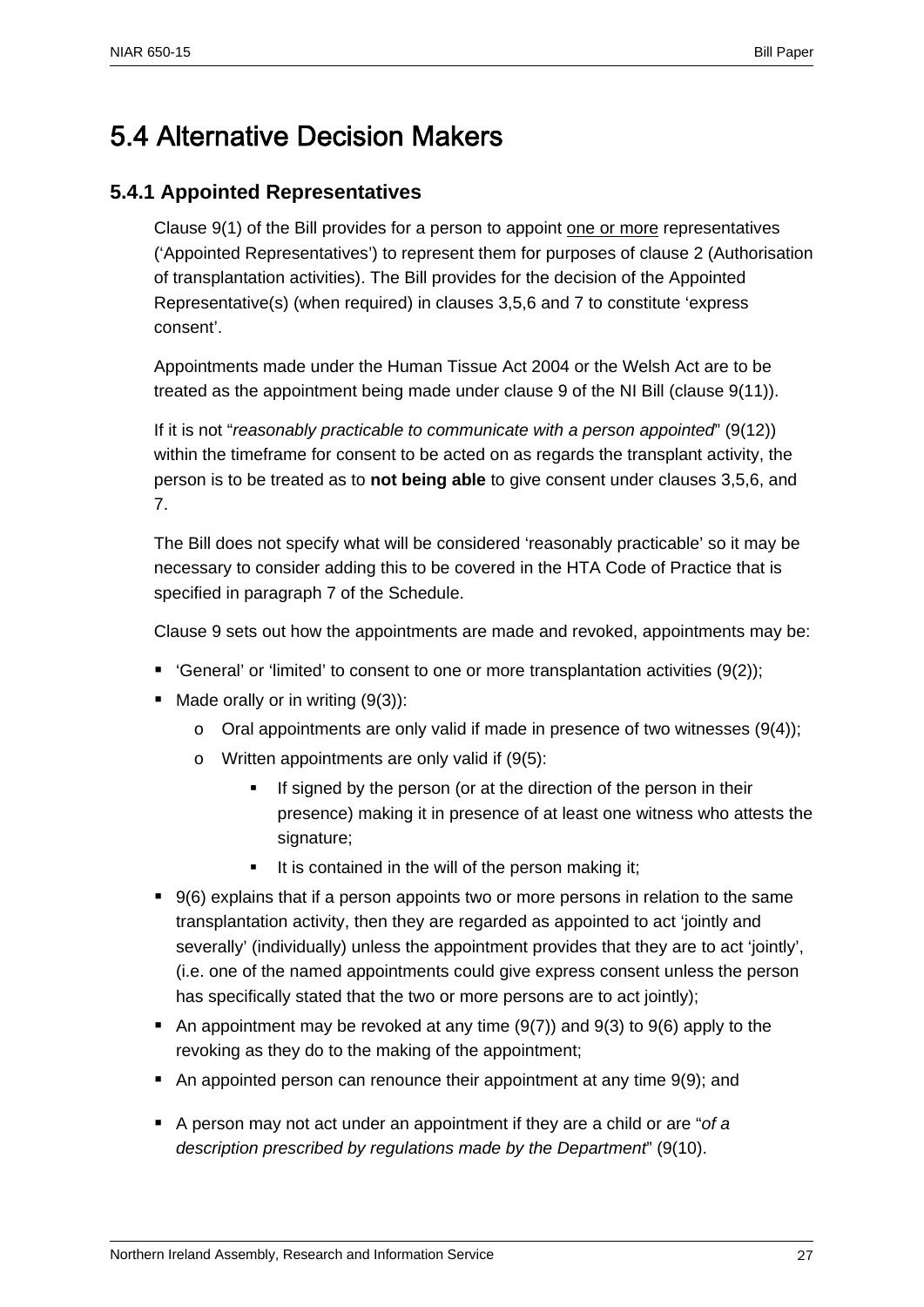In the Scottish Bill, section 5 enables an adult to appoint (in writing) up to three adult proxies (in priority order) to make decisions about the adult's body after his or her death regarding transplantation. The 'authorising investigative person' must determine if there is 'authorisation' (consent) and one of the steps is to contact the proxy or proxies in priority order. In addition, the Bill provides (section 1) for a register to be in place for an adult resident in Scotland to record free of charge the appointment of a proxy or proxies.<sup>68</sup> Such a register for 'appointed persons' is not referred to in either the Welsh Act or the NI Bill.

### **5.4.2 Qualifying Relationships**

In Clauses 3,4,5,6 and 7 someone in a 'qualifying relationship' may be required to give consent to a transplantation activity. Clause 10 provides a list of 'qualifying relationships' and "for the purposes of the Act, a person is another person's partner if the two of them (whether of different sexes or the same sex) live as partners in an enduring family relationship" (10(4)):

- **Spouse, civil partner or partner;**
- Parent or child:
- Brother or sister:
- Grandparent or grandchild;
- Child of a brother or sister:
- Stepfather or stepmother;
- Half brother or half sister; and
- Friend of long standing.

1

This list may be amended by the DHSSPS by order (10(3)).

Consideration was given in Wales to ranking the order of 'qualifying relationships' for the purposes of 'deemed consent' and providing information as to whether the deceased would have objected, However, "*it is considered that any person in this list should be able to provide information. The only time relationships are ranked is when express consent is to be given on behalf of a child or an excepted adult*".69

Unlike the Welsh Act, the NI Bill provides for the HTA Code of Practice (referred to in the Schedule) "*may make further provision on qualifying relationships, in particular on the ranking of qualifying relations*" (10(4)), for example, for the purposes of setting out further details on how to handle conflict where people in a qualifying relationship want

<sup>&</sup>lt;sup>68</sup> Transplantation (Authorisation of Removal of Organs etc.) (Scotland) Bill, Explanatory Notes, paragraph s15 - 25 http://www.scottish.parliament.uk/parliamentarybusiness/Bills/89893.aspx

<sup>&</sup>lt;sup>69</sup> Human Transplantation (Wales) Bill, Explanatory Memorandum, paragraph 44, http://www.assembly.wales/Laid%20Documents/PRI-LD9121-EM%20- %20Human%20Transplantation%20(Wales)%20Bill%20-%20Explanatory%20Memorandum-03122012-241088/prild9121-em-e-English.pdf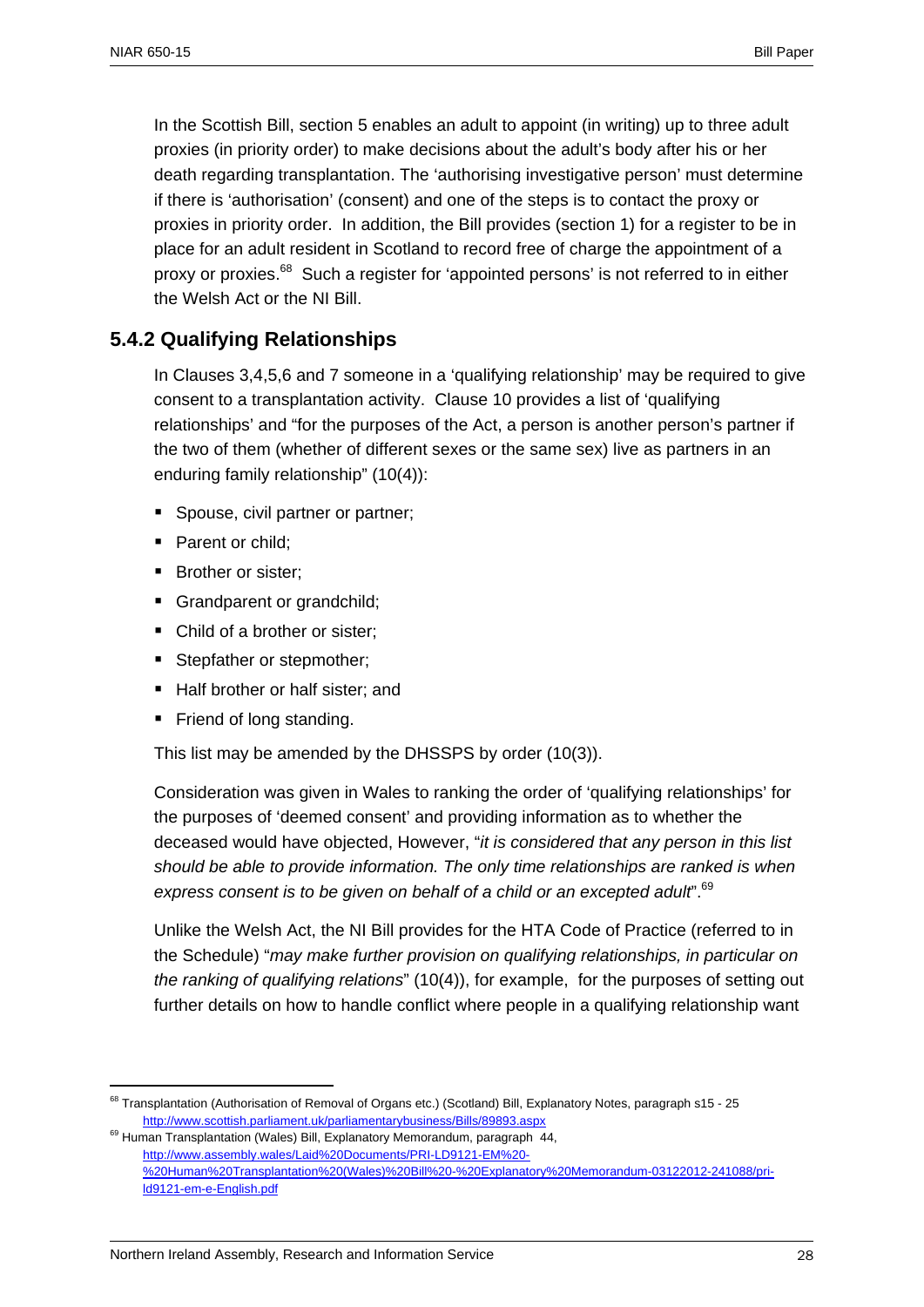different things.<sup>70</sup> The Bill does not define a 'friend of long-standing' so the Code of Practice may also need to cover that issue.

The DHSSPS may well need to prepare its own code of practice if the Bill becomes law in order to fully cover all the issues and situations HSC staff may have to deal with.

The Human Tissue Act 2004 (which currently applies to NI) does rank these relationships in Section 27:

*(4)The qualifying relationships for the purpose of sections 2(7)(b)(ii) and 3(6)(c) should be ranked in the following order—* 

*(a)spouse[F1, civil partner] or partner;* 

*(b)parent or child;* 

*(c)brother or sister;* 

*(d)grandparent or grandchild;* 

*(e)child of a person falling within paragraph (c);* 

*(f)stepfather or stepmother;* 

*(g)half-brother or half-sister;* 

*(h)friend of longstanding.* 

*(5)Relationships in the same paragraph of subsection (4) should be accorded equal ranking.* 

# 5.5 Offences and Prosecutions

There are two main offences under Clause 11:

- A person commits an offence if they undertake a transplantation activity without the appropriate consent (be it express or deemed) being in place (11(1)); and
- A person commits an offence if they knowingly falsely represent to the person doing the activity that there is consent or that consent is not required (because it is not a transplantation activity) (11(3)).

The clause provides a defence if the person 'reasonably believes' that consent was in place or that the activity is not a transplantation activity (11(2)).

The Welsh Act refers to a person not committing an offence if the Sections 3(3) and 13(1) apply. These are the sections relating to imported material and to preservation

<sup>&</sup>lt;sup>70</sup> Human Transplantation Bill, Explanatory and Financial Memorandum, Clause 10, http://www.niassembly.gov.uk/assemblybusiness/legislation/primary-legislation-current-bills/human-transplantation-bill/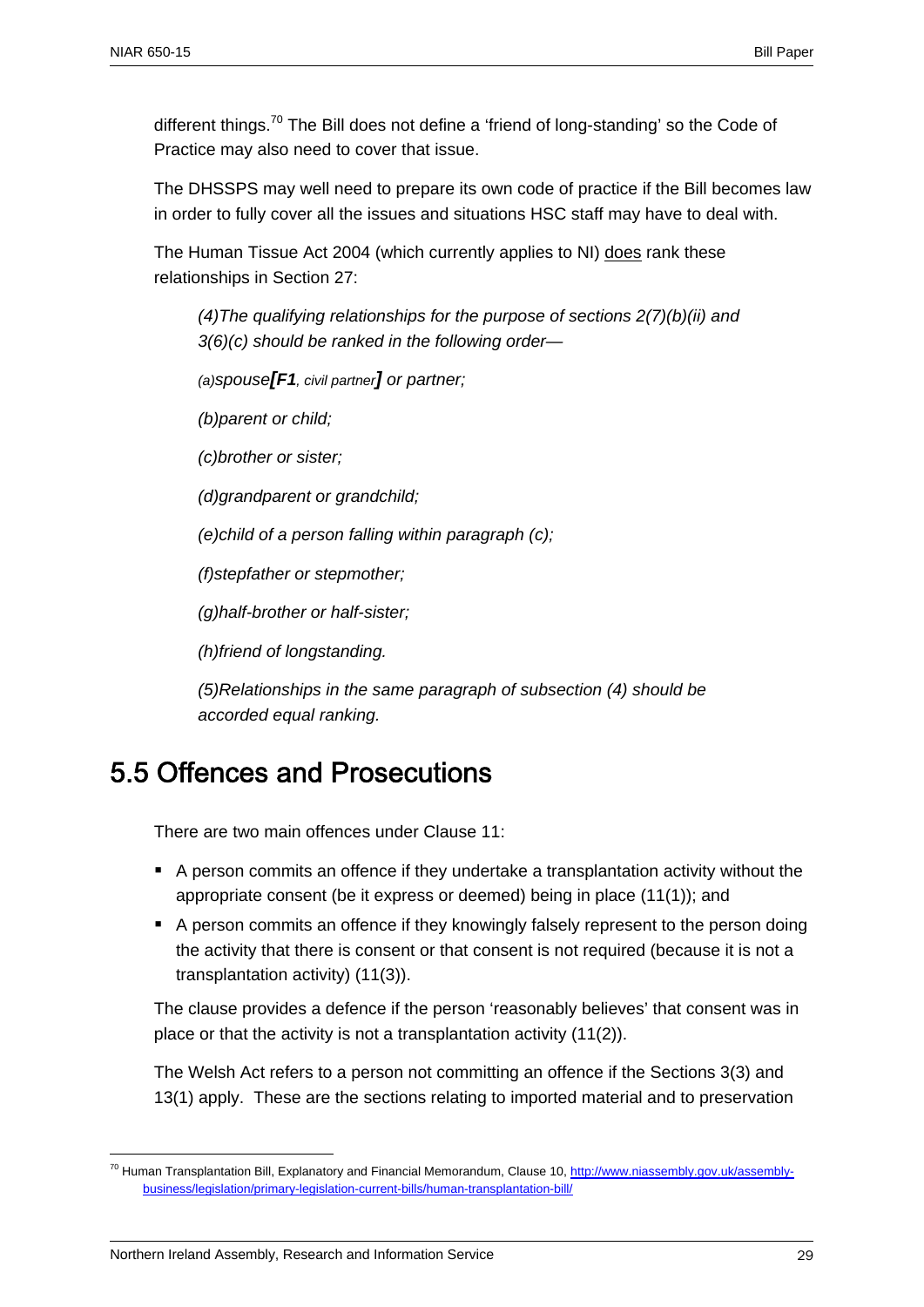for transplantation. The equivalent in the NI Bill are 2(3) and 15(1) but are not currently referred to in clause 11.

11(4) provides for potential fines and imprisonment for these offences (equivalent to the Welsh Act 10(4):

*(4)A person guilty of an offence under this section is liable—* 

*(a) on summary conviction to a fine not exceeding the statutory maximum,* 

*(b) on conviction on indictment to imprisonment for a term not exceeding 3 years, or to a fine, or both.* 

Clause 12 provides that it is possible for organisations and groups to be guilty of offences under the Bill and clause 13 allows for proceedings under clause 11 only to be brought by the Director of Public Prosecutions for Northern Ireland. This is also the case in the Welsh Act.

# 5.6 Preservation for Transplantation

Clause 15 of the NI Bill (equivalent to clause 13 of the Welsh Act) makes it legal for the management of an institution to take minimum steps necessary to keep the body of a deceased person (lying in the hospital, nursing home or other institution) in such a way as to preserve organs for transplantation.

This authority to do this ceases "*once it has been established that express consent making removal of the part for transplantation lawful has not been, and will not be, given and that consent is not deemed to be given*" (clause 15(3)).

# 5.7 Orders and Regulations

Clause 19 sets out the procedure for making subordinate legislation:

*19.—(1)No order or regulation under this Act may be made unless a draft of the order or regulation has been laid before, and approved by resolution of, the Assembly.* 

*(2) Orders and regulations made under this Act may contain such incidental, consequential, supplementary, transitional and savings provisions as appear to the Department necessary or expedient.*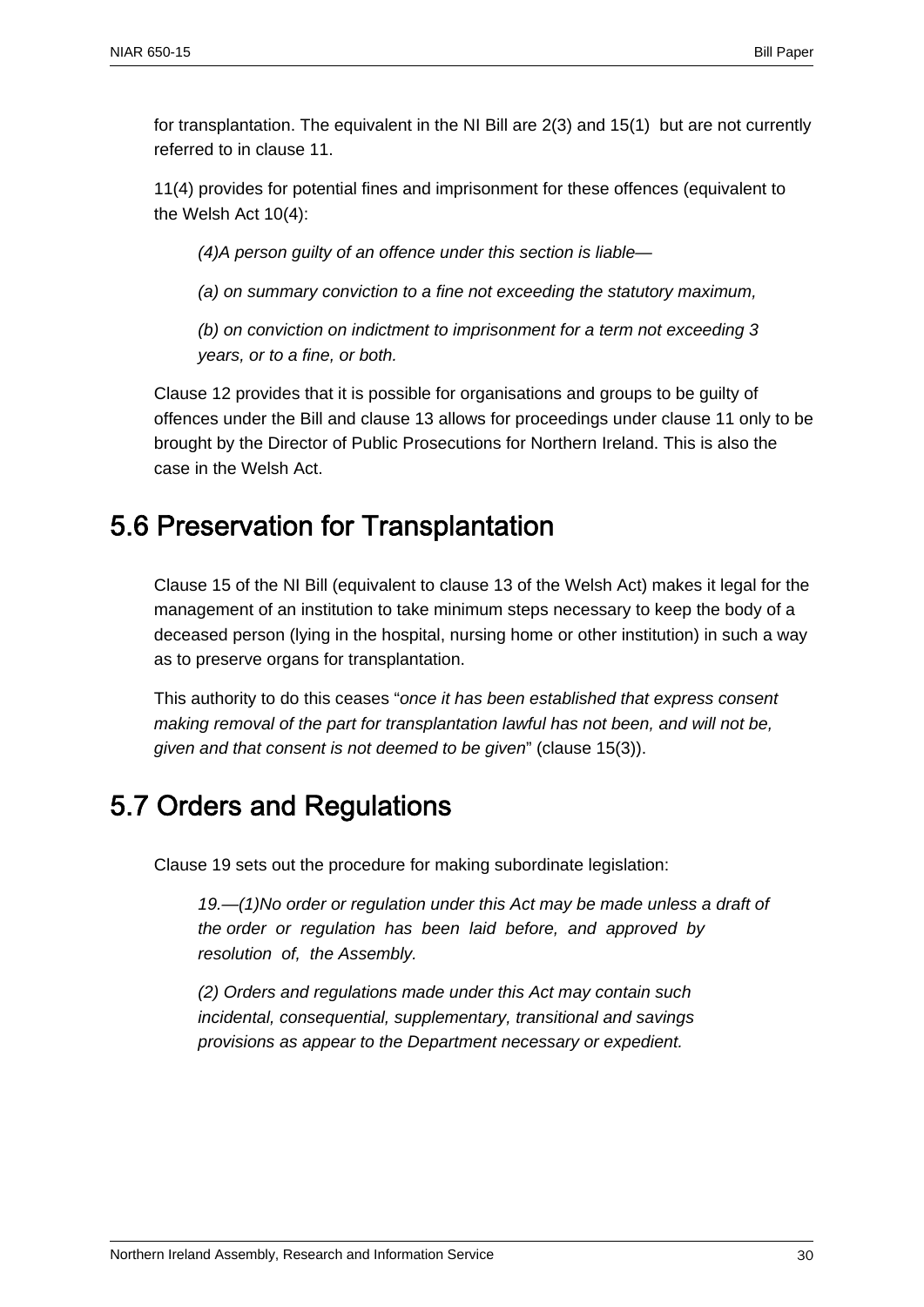### **Table 6 Summary of Subordinate Legislation in the Bill**

| <b>Clause</b>                                                                                                 | Power conferred on | Form        | <b>Procedure</b> |
|---------------------------------------------------------------------------------------------------------------|--------------------|-------------|------------------|
| $7(2)$ regarding<br>'excluded relevant<br>material'                                                           | Department         | Regulations | Affirmative      |
| 8(2) regarding<br>activities involving<br>material from living<br>adults who lack<br>capacity to consent      | Department         | Regulations | Affirmative      |
| $9(10)(b)$ regarding<br>'Appointed<br>Representatives'-<br>persons who may not<br>act under an<br>appointment | Department         | Regulations | Affirmative      |
| 10(3) regarding<br>amending the list of<br>'Qualifying<br>Relationships'*                                     | Department         | Order       | Affirmative      |

\* The Schedule of the Bill provides for consequential amendments to the Human Tissue Act 2004, including the requirement for the Department to carry out a public consultation before amending the list of 'Qualifying persons' - with regard to Section 27 (HTA 2004) – the amendment provides for the addition of Section 27 (9A and 9B):

Schedule 7(f):

*(f) after subsection (9) insert—* 

*"(9A) The relevant Northern Ireland department may by order amend subsection (4) in so far as it applies to section 3, 5, 6 or 7 of the Human Transplantation Act (Northern Ireland) 2015.* 

*(9B) Before making an order under subsection (9A) the relevant Northern Ireland department must carry out such public consultation as the department considers appropriate.".*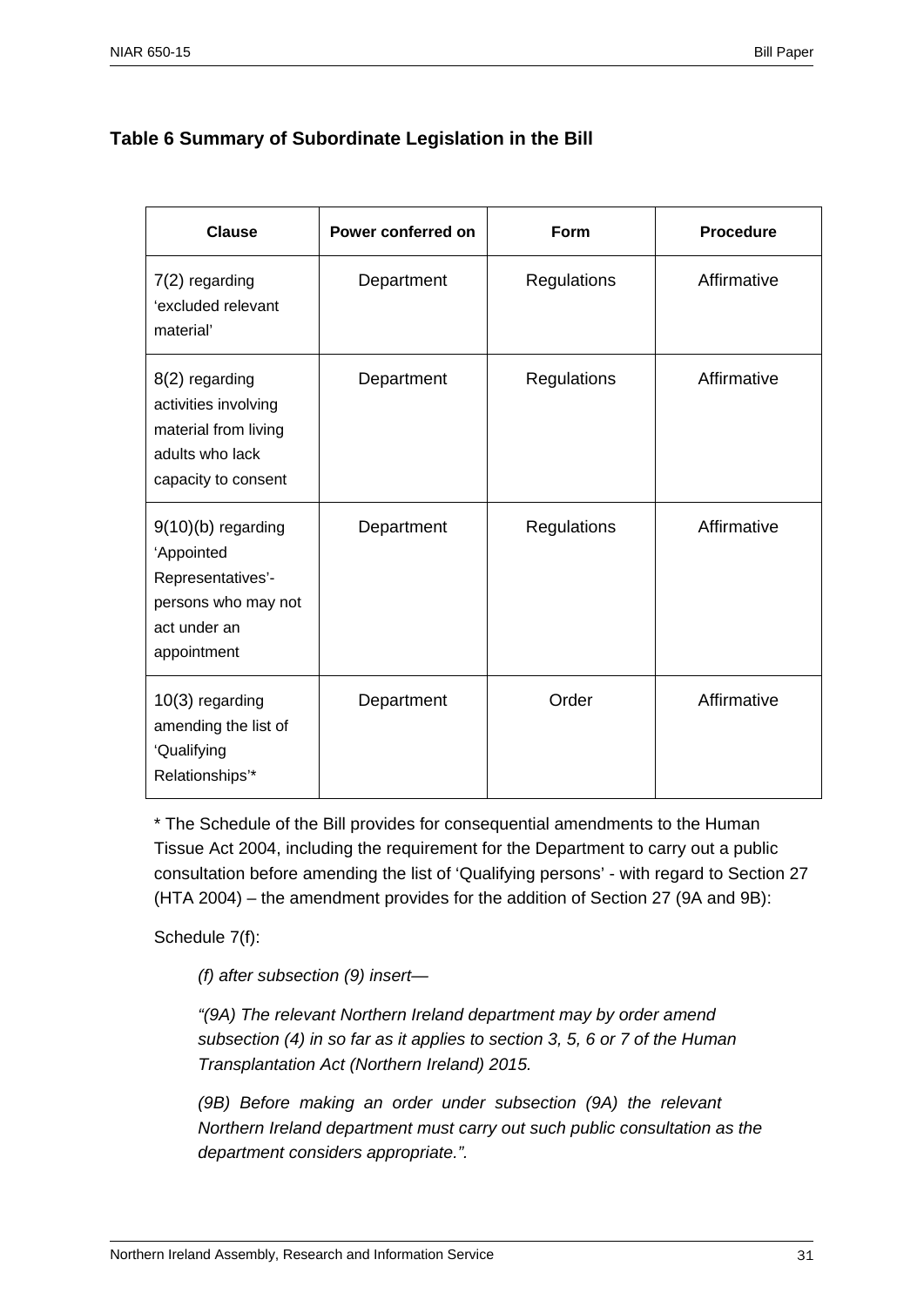# 5.8 Consequential Amendments to the Human Tissue Act 2004

Clause 20 gives effect to the Schedule of the Bill. The Schedule makes consequential amendments to the Human Tissue Act 2004. Several of the most pertinent have already been described in the paper. The amendments include:

- The Bill abolishing the application in NI of Section 1(1) of the Human Tissue Act 2004, this prevents a 'qualifying person' giving consent to donation if they cannot give the positive affirmation as they are not aware whether or not the person **would**  not have objected.<sup>71</sup> This could prevent a 'qualifying person' giving consent to donation that could occur presently under the HTA 2004.
- 7(d) of the Schedule of the Bill requires the Code of Practice from the Human Tissue Authority to include guidance in connection with deemed consent, affirmations, objections to affirmations and the procedure for dealing with a potential state of conflict where there an affirmation and an objection to that affirmation exist; and
- 7(f) of the Schedule provides for the addition of Section 27 (9A and 9B) to the Human Tissue Act 2004, which includes the requirement for the Department to carry out public consultation before amending the list of 'Qualifying persons':
	- o (f) after subsection (9) insert—

*"(9A) The relevant Northern Ireland department may by order amend subsection (4) in so far as it applies to section 3, 5, 6 or 7 of the Human Transplantation Act (Northern Ireland) 2015.* 

*(9B) Before making an order under subsection (9A) the relevant Northern Ireland department must carry out such public consultation as the department considers appropriate."* 

# **6 Concluding Comments**

1

The Human Transplantation Bill was introduced on 13 October 2015 and the NI Assembly has agreed the principles of the Bill as it completed second stage on 16 November 2015. The Bill seeks to implement a new soft 'opt-out' system for consent to organ donation by using a two stage consent process ('express' or 'deemed' consent).

There is not an entirely clear conclusion as to the level of impact the system of consent has on donation and transplantation levels in a country as many factors come into play, including the infrastructure required. However, it has been reported that countries with

<sup>&</sup>lt;sup>71</sup> Presentation by Mr James Douglas, Consultant Nephrologist, NIA TV broadcast, HSSPS Committee, Senate, NI Assembly, 2<sup>nd</sup> December 2015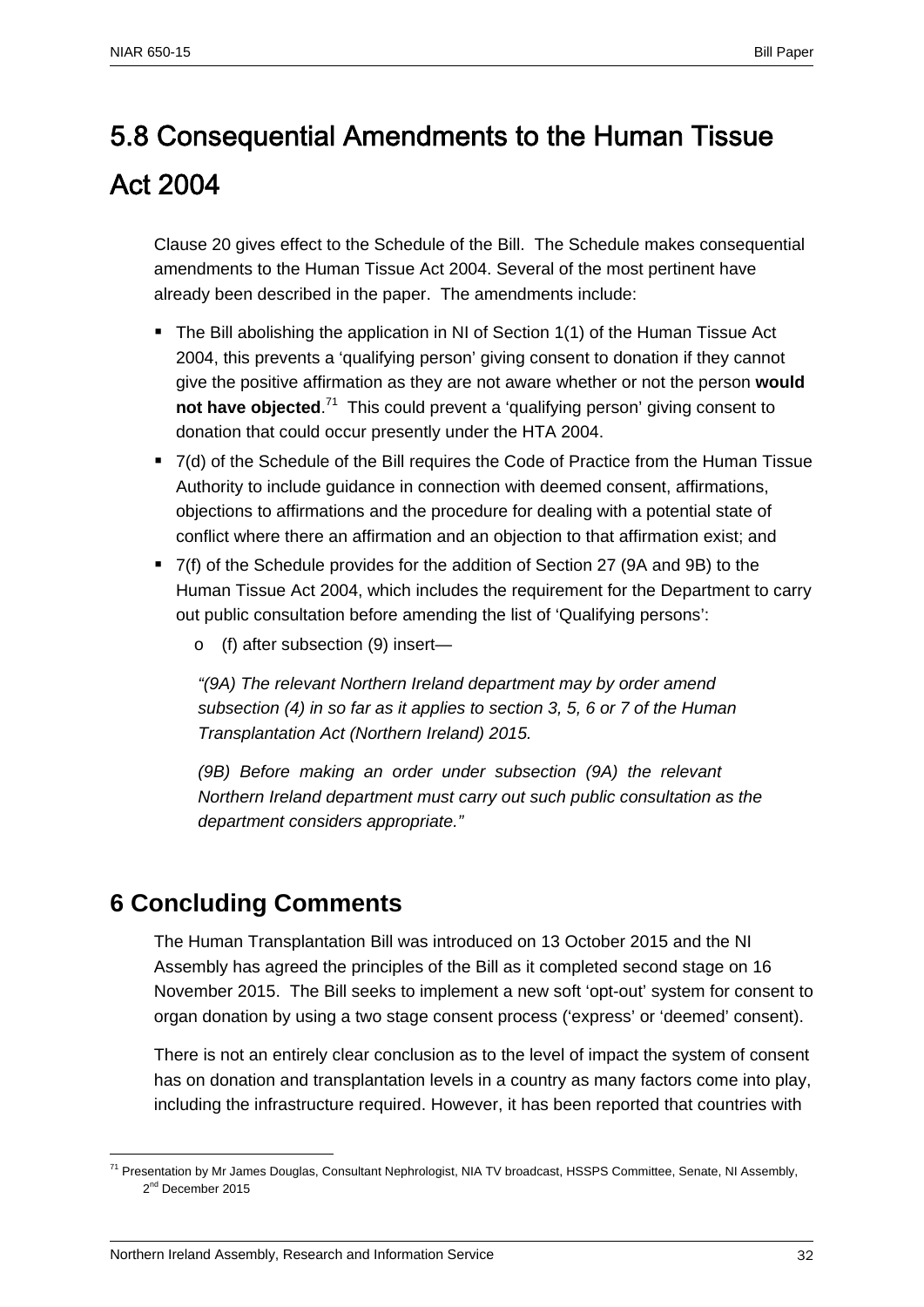'presumed consent' do have higher rates of deceased donations but not higher rates of living donations:

*The expectation is that a change to presumed consent will increase the number of donors. While the raw figures do not show a significant difference between countries with different consent models, a study that controlled for 'other determinants of organ donation', including religious belief and number of deaths in traffic accidents, found cadaveric donation rates to be 25 to 30 % higher in presumed consent countries while rates of living donation tend to be lower.72*

Many European countries have adopted opt-out systems of organ donation. In terms of organ donation rates and the transplant infrastructure in place, Spain is considered the 'gold standard' as donation rates there are the highest in the EU. NI already has the highest organ donation rate in the UK.

However, caution has been advised from various quarters in attributing rates of donation in Spain to only its 'presumed consent' system as higher donation rates in that country coincided with improved infrastructure and organ donation being accepted as a cultural norm,

*Evidence that infrastructure is crucial comes from Spain where the rise in donation rates came years after the 1979 presumed consent legislation. In 1989, ten years after the legislation, there were still only 14.3 donors per million population donors but this had increased to 35.1 by 2005.<sup>73</sup>*

The second stage debate<sup>74</sup> raised a number of issues, including highlighting that an opt-out system is not the 'silver bullet' to increase organ donations and will not achieve everything on its own.75

Other issues raised included the balance of power between 'appointed representatives' and family members and how such conflicts or conflicts between those in 'qualifying relationships' would be handled by Health and Social Care staff at the bedside.

The Bill does not rank the qualifying relationships but the Schedule of the Bill provides for the Code of Practice from the Human Tissue Authority to deal with such issues.

Consultant nephrologists and transplant surgeons at the Belfast HSC Trust, while being supportive of means to increase organ donation, have expressed caution about a legislative change that may have a detrimental effect on the willingness of the public to donate.<sup>76</sup>

<sup>72</sup> Levitt, M, (2015), Could the organ shortage ever be met?, *Life Sci Soc Policy*. 2015 Dec; *11*: 6, http://www.ncbi.nlm.nih.gov/pmc/articles/PMC4513003/

<sup>73</sup> Levitt, M, (2015), Could the organ shortage ever be met?, *Life Sci Soc Policy*. 2015 Dec; *11*: 6, http://www.ncbi.nlm.nih.gov/pmc/articles/PMC4513003/

<sup>&</sup>lt;sup>74</sup> Human Transplantation Bill, Second Stage Debate, Official Report Hansard, 16<sup>th</sup> November 2015, Volume 109, No 5<br><sup>75</sup> Human Transplantation Bill, Second Stage Debate, Official Report Hansard, 16<sup>th</sup> November 2015, Vo